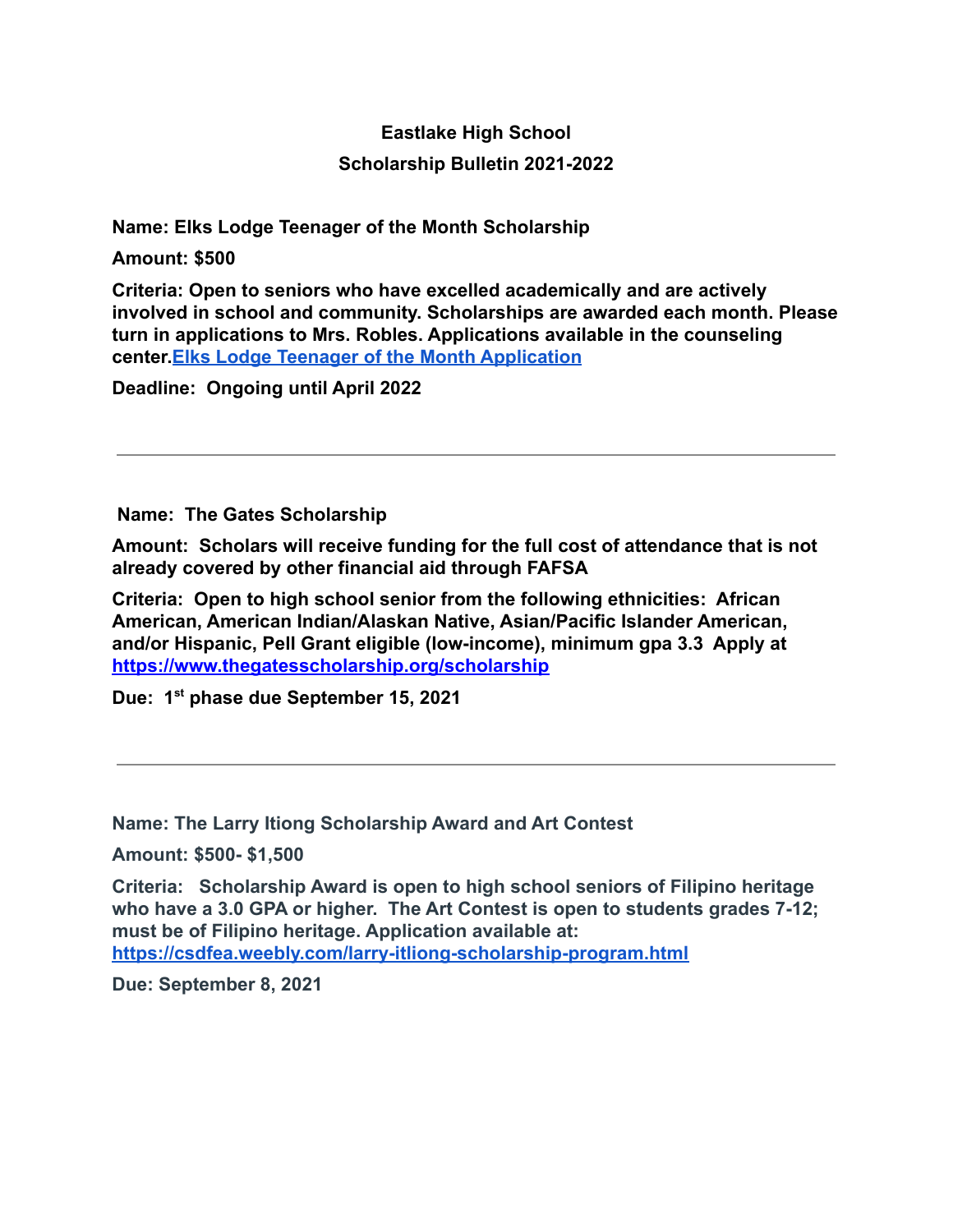**Name: Jonathan "JD" DeGuzman Scholarship**

**Amount: \$500**

**Criteria: Open to all seniors. Essay required. Application available at: [https://drive.google.com/file/d/1A1mrzsxWab9NdZFjxBQ\\_dtSv-DffKxKx/view?usp](https://drive.google.com/file/d/1A1mrzsxWab9NdZFjxBQ_dtSv-DffKxKx/view?usp=sharing) [=sharing](https://drive.google.com/file/d/1A1mrzsxWab9NdZFjxBQ_dtSv-DffKxKx/view?usp=sharing)**

**Due: September 24, 2021**

**Name: QuestBridge**

**Amount: Full four-year scholarship**

**Criteria: Open to high school seniors that have shown outstanding academic ability (top 5-10% graduating class) despite financial challenges. Apply at [www.questbridge.org](http://www.questbridge.org)**

**Deadline: September 28, 2021**

**Name: Shout It Out Scholarship**

**Amount: \$1500**

**Criteria: Open to students in grades 9 - 12. Must be a legal U.S. resident. Must submit an online response to the question: "If you could say one thing to the entire world at once, what would it be and why?" (250 words or less) Application available at:**

**<https://www.unigo.com/scholarships/our-scholarships/shout-it-out-scholarship>**

**Deadline:September 30, 2021**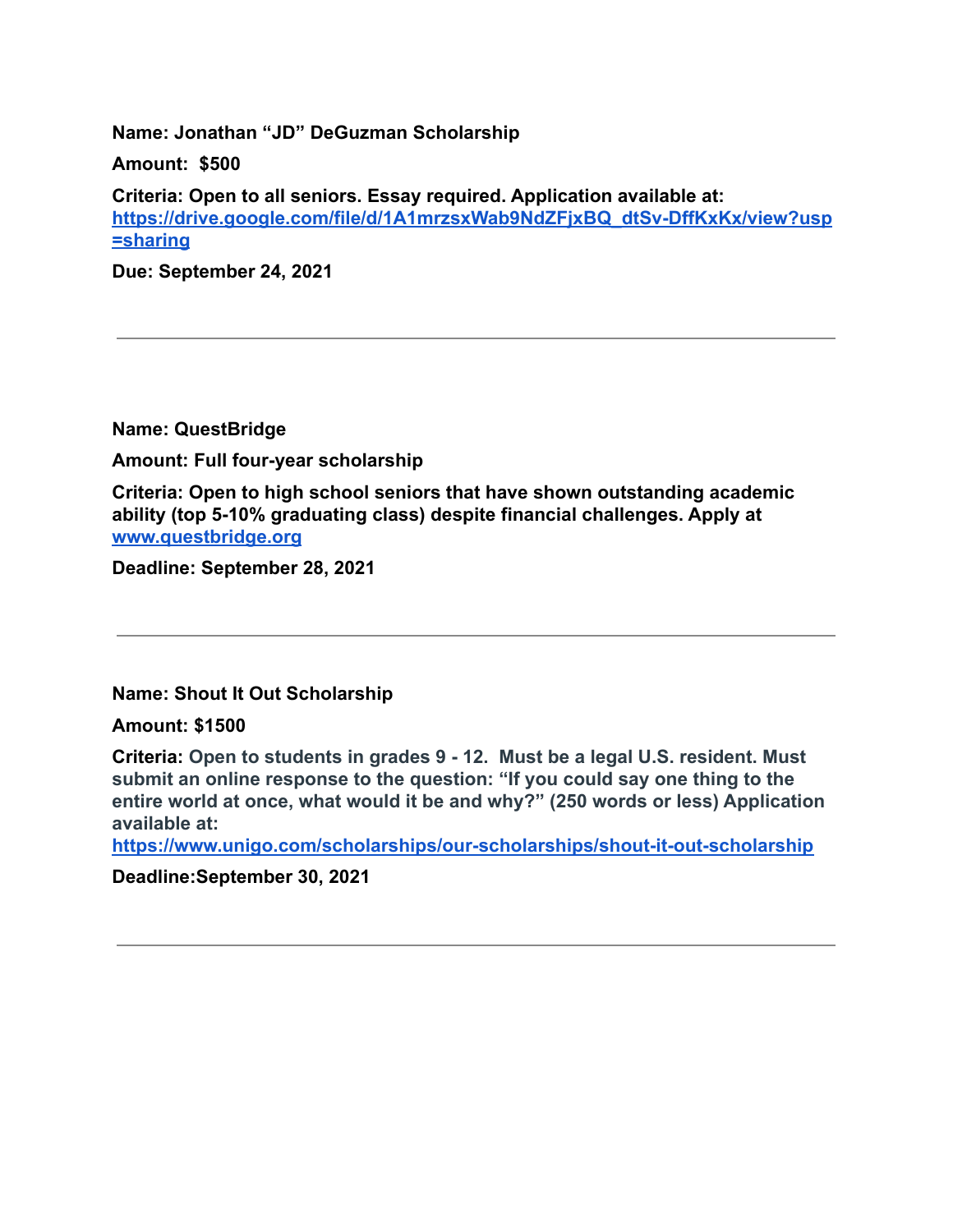#### OCTOBER 2020

**Name: CollegeBoard: Complete the FAFSA**

**Amount: Varies**

**Criteria: Students who fill out the FAFSA® will earn a chance at a \$1,000 scholarship. If you are [ineligible](https://studentaid.ed.gov/sa/help/federal-student-aid-eligibility) to complete the FAFSA®, you can still earn a chance at the scholarship on your My Action Plan page.**

**The College Board will award 200 Complete scholarships every month from October through December 2020 and 100 scholarships every month from January through February 2021. Visit <https://opportunity.collegeboard.org/about/complete> for more information.**

**Due: Through February 2022**

**Name: Elks Lodge Teenager of the Month Scholarship**

**Amount: \$500**

**Criteria: Open to seniors who have excelled academically and are actively involved in school and community. Scholarships are awarded each month. Please turn in applications to Mrs. Robles. Applications available in the counseling center.[Elks Lodge Teenager of the Month Application](https://drive.google.com/file/d/15s6hkp6XnVnuW2GMMii36zimQ8BW0TfQ/view?usp=sharing)**

**Deadline: Ongoing until April 2022**

**Name: CollegeBoard: Strengthen Your College List Scholarship**

**Amount: \$500**

**Criteria: Sign in to your College Board account and create a balanced list on BigFuture™ with at least six colleges—including 3 reach, 2 match, and 1 safety colleges—to earn one entry in the monthly drawing.**

**As you explore other colleges, update your list. Maintain at least 3 reach, 2 match, and 1 safety colleges in later months to earn another entry. The CollegeBoard will award 100 Strengthen scholarships every month from August through October 2020. Visit <https://opportunity.collegeboard.org/about/strengthen> for more information.**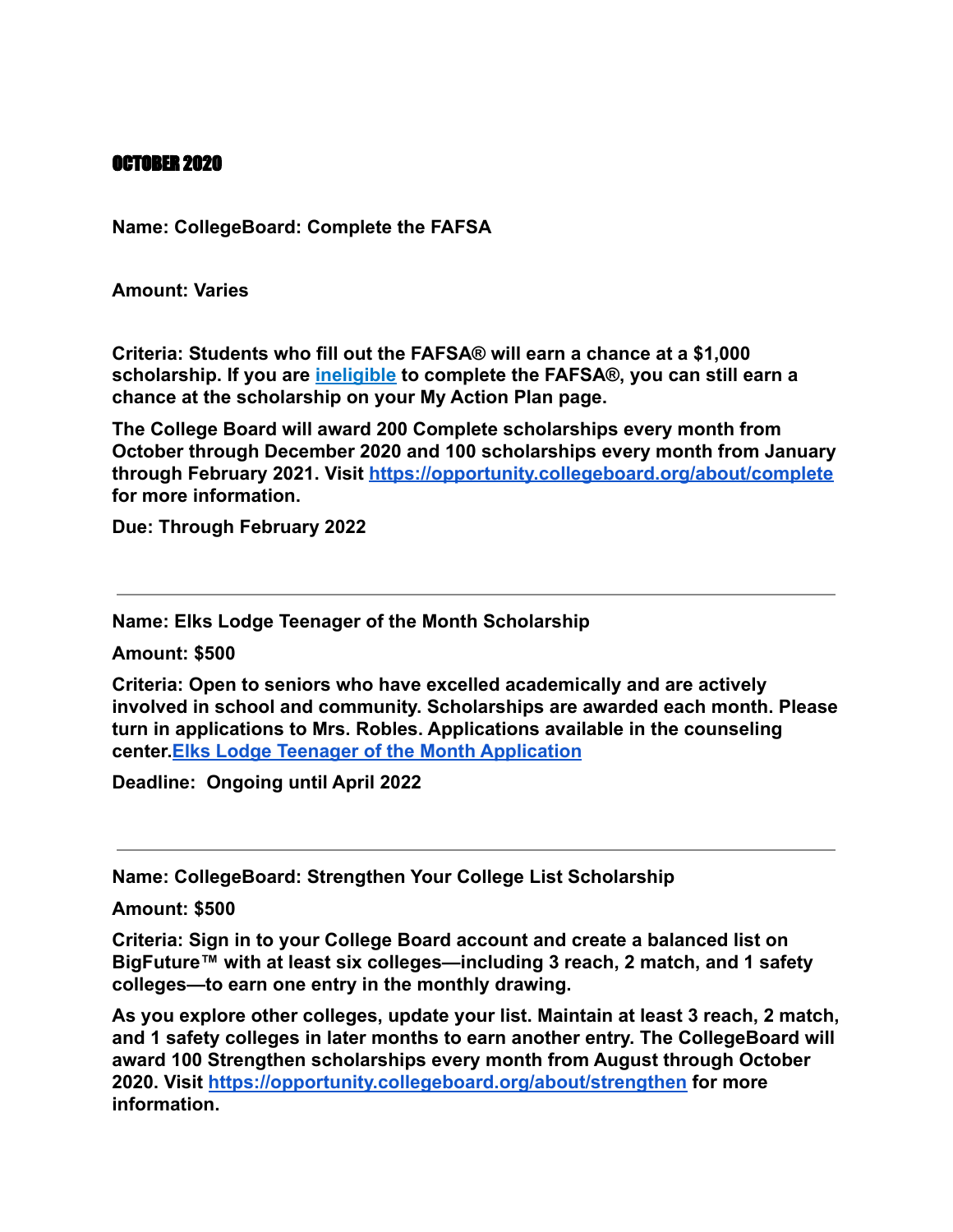**Due: Through October 2021**

### **Name: 2021 OLIN E. TEAGUE MEMORIAL SCHOLARSHIP**

**Amount: \$4000**

**Criteria: Open to high school seniors who plan to pursue a career in an aerospace field. Must be a US citizen and plan to attend college/university in Fall 2021. Applications available at:**

**<https://www.spaceclub.org/forms/app/teague-scholarship.pdf>**

**Due: October 15, 2021**

**Name: Omega Psi Phi Fraternity International High School Essay Contest**

**Amount: \$1000-\$5000**

**Criteria: The Contest is open to all college-bound, high school seniors who submit an essay application through a Chapter of the Fraternity. 2020 Essay Title: Learning about politics and life as a citizen is part of the transition to adulthood. During this stage, young people are introduced to political processes and issues, as well as, a range of political activities including voting and participation in social movements. "Against the backdrop of the global "Black Lives Matter" movement, why is it even more important for young people to become and remain politically engaged?" Application available at:**

**<https://oppf.org/international-high-school-essay-contest/>**

**Due: October 15, 2021**

**Name: Heisman Scholarship**

**AMOUNT: \$500 - \$5,000**

**CRITERIA: Open to senior athletes who have a minimum 3.0 GPA, have participated in at least one school-sponsored sport and have demonstrated leadership at school and in the community.Application[:](https://heismanscholarship.com/) <https://heismanscholarship.com/>**

**DUE: October 19, 2021**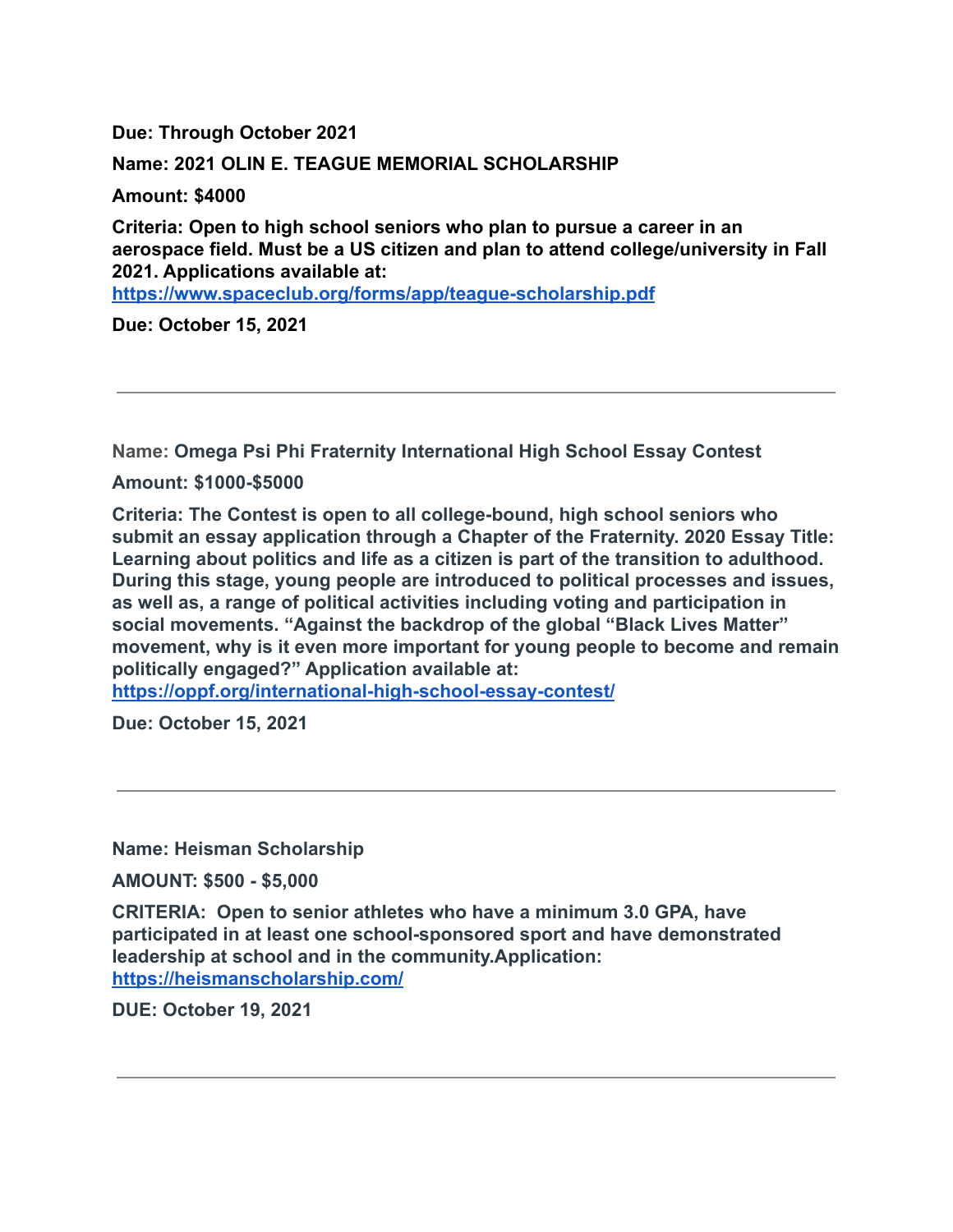**Name: Horatio Alger Association**

**Amount: varies**

**Criteria: Open to high school seniors. The Association administers scholarships for career & technical education, bachelor's degree programs, major specific programs and college specific programs. For more information and application information visit: <https://scholars.horatioalger.org/scholarships/>**

**Due: October 25, 2021**

**Name: Zombie Apocalypse Scholarship**

**Amount: \$2,000**

**Criteria: Open to grades 9 - 12. Must be a legal U.S. resident. Must submit an online response to the question: "Imagine that your high school or college has been overrun with zombies. Your math professor, the cafeteria ladies and even your best friend have all joined the walking dead. Flesh out a plan to avoid the zombies, including where you'd hide and the top-five things you'd bring to stay alive." (250 words or less) Application at**

**[https://www.unigo.com/scholarships/our-scholarships/zombie-apocalypse-schola](https://www.unigo.com/scholarships/our-scholarships/zombie-apocalypse-scholarship) [rship](https://www.unigo.com/scholarships/our-scholarships/zombie-apocalypse-scholarship)**

**Due: October 31, 2021**

**Name: Veterans of Foreign Wars Voice of Democracy Scholarship**

**Amount: Varies**

**Criteria: Open to high school students. The Voice of Democracy audio-essay program provides high school students with the unique opportunity to express themselves in regards to a democratic and patriotic-themed recorded essay. All student entries must be submitted to a sponsoring [local VFW Post](https://www.vfw.org/find-a-post) by midnight, Oct. 31. Applications available at: <https://www.vfw.org/VOD/>**

**Due: October 31, 2021**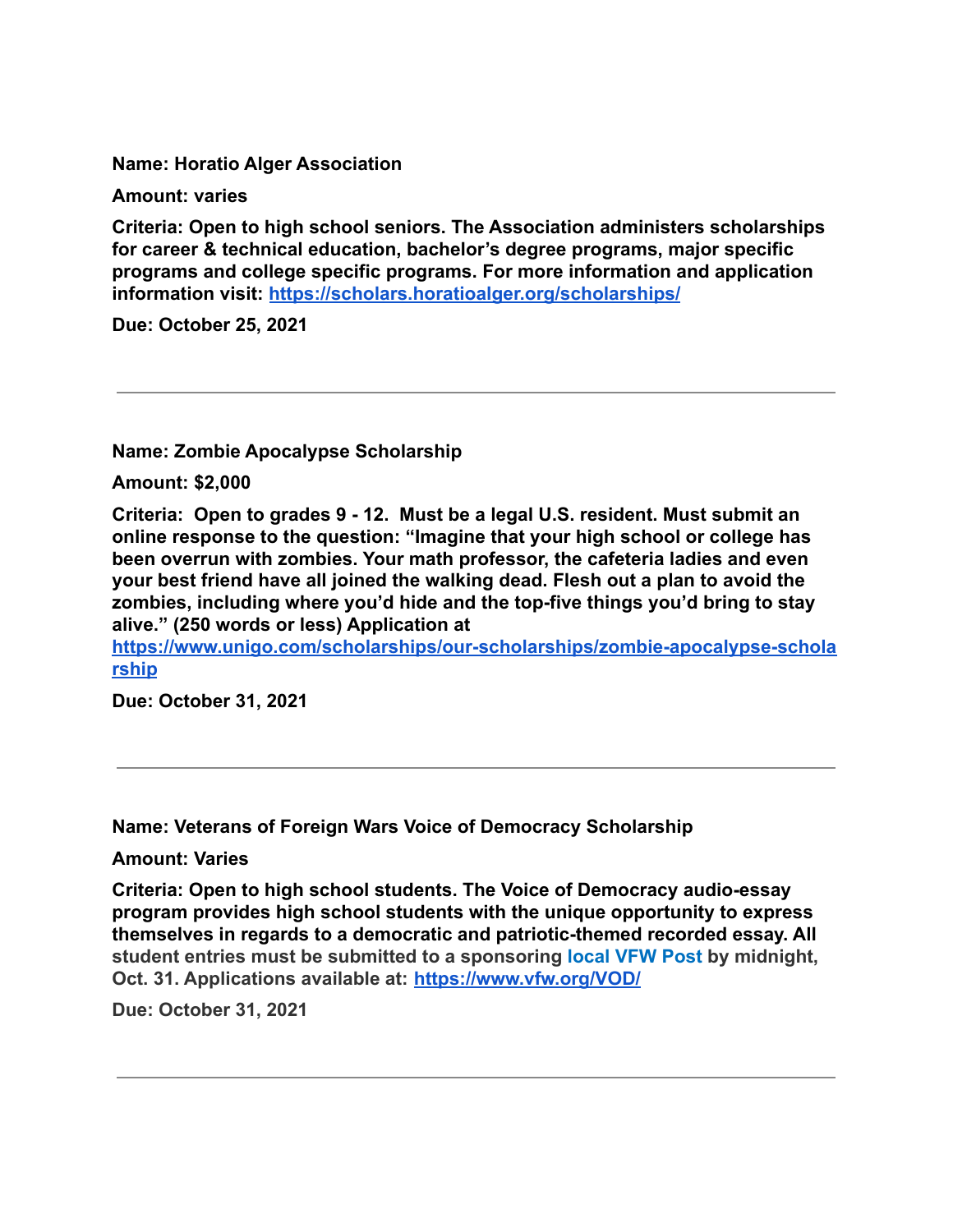**Name: Coca-Cola Scholars Program**

**Amount: \$150-\$20,000**

**Criteria: Open to high school senior, US citizen or permanent resident. More information and application at**

**<https://www.coca-colascholarsfoundation.org/apply/#programs>**

**Due: October 31, 2021 5:00pm Eastern Time**

**Name: Lindsey Vonn Foundation Scholarships**

**Amount: up to \$5000 (250 scholarships available)**

**Criteria: Open to all U.S. students 10 to 18 years of age at the time of application. Financial need based on household income, number of dependents, and location/cost of living. Students can receive only one scholarship per year, but can receive three scholarships in total during their period of eligibility. Scholarships will be awarded twice each year in the Spring and Fall for both the Lindsey Vonn Foundation Enrichment and Sport Scholarships. In order to apply for a scholarship applicants must follow the application eligibility and guidelines. All applicants must fill out the online application on the Foundation's website. The application requires one letter of recommendation and a written or video essay with extra requirements for LVF scholar winners who reapply. After initial application review, the Scholarship Selection Committee may contact you for a phone or video chat panel interview. Applications available at <https://www.lindseyvonnfoundation.org/scholarships>**

**Due: October 31, 2021**

**Name: 2021 Pursuing A Positive Impact Scholarship**

**Amount: \$3000**

**Criteria: Open to high school seniors with a minimum 3.0 cumulative GPA. The candidate must submit a 1,000-word essay response to the prompt: In what ways do you try to activate positive change in your community, and what inspires you to do so? The candidate must submit a professional resumé that lists past professional, academic, and volunteer experience. Applications available at <https://hurtinva.com/2021-pursuing-a-positive-impact-scholarship/>**

**\_\_\_\_\_\_\_\_\_\_\_\_\_\_\_\_\_\_\_\_\_\_\_\_\_\_\_\_\_\_\_\_\_\_\_\_\_\_\_\_\_\_\_\_\_\_\_\_\_\_\_\_\_\_\_\_\_\_\_\_\_\_\_\_\_\_\_\_\_\_**

**Due: October 31, 2021**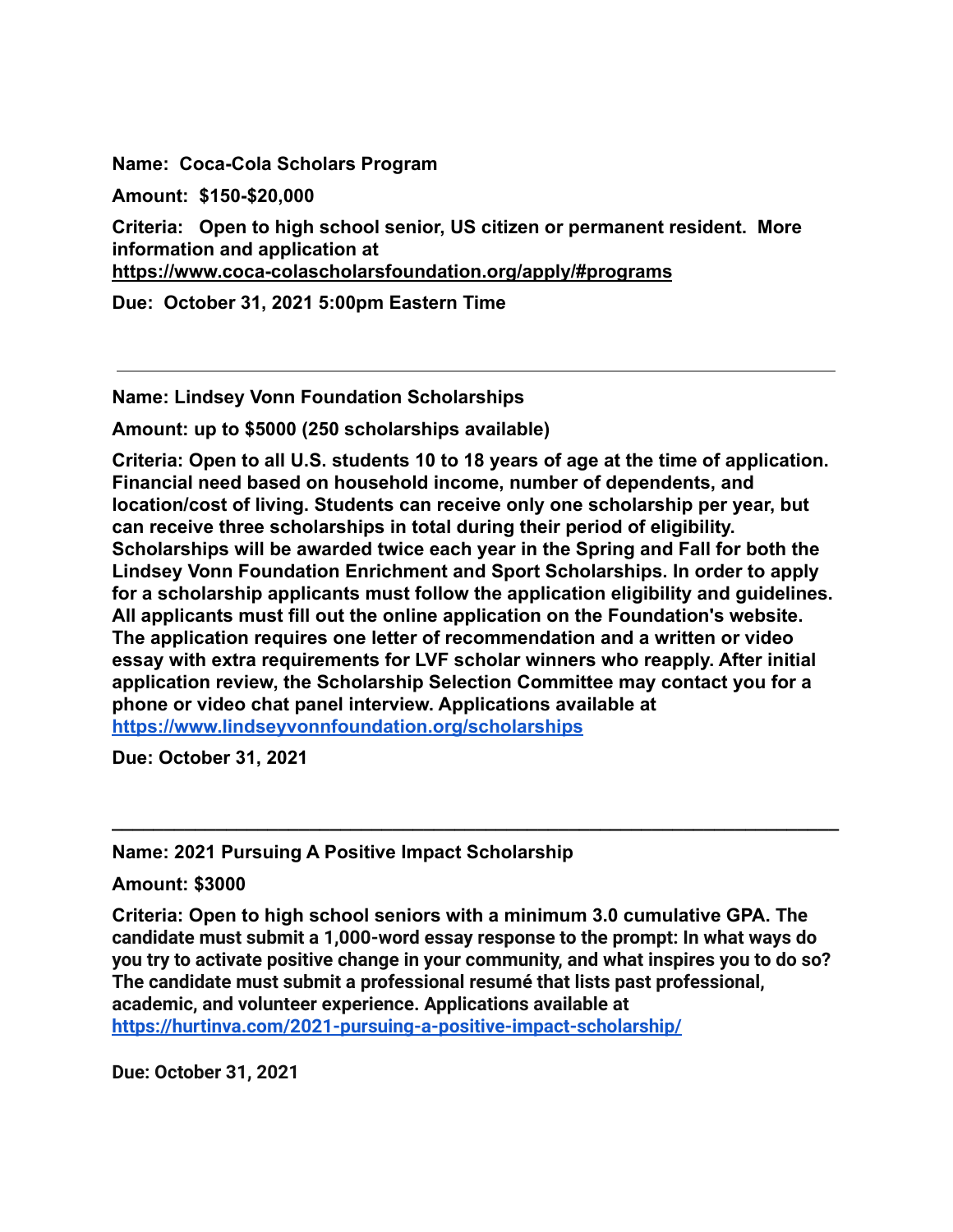**Name: Voice of Democracy Essay Contest**

**Amount: up to \$30,000**

**Criteria:Open to students in grades 9-12 or dependents of U.S. military or civilian personnel in overseas schools.Students compete by writing and recording an audio essay on an annual patriotic theme. This year's theme is, America: Where do we go from here? Application available at**

**\_\_\_\_\_\_\_\_\_\_\_\_\_\_\_\_\_\_\_\_\_\_\_\_\_\_\_\_\_\_\_\_\_\_\_\_\_\_\_\_\_\_\_\_\_\_\_\_\_\_\_\_\_\_\_\_\_\_\_\_\_\_\_\_\_\_\_\_\_\_\_\_\_\_\_\_\_\_\_\_\_\_\_\_\_\_\_**

**[https://vfworg-cdn.azureedge.net/-/media/VFWSite/Files/Community/Youth-and-Educ](https://vfworg-cdn.azureedge.net/-/media/VFWSite/Files/Community/Youth-and-Education/Voice-of-Democracy-Entry-Form-Fillable.pdf?v=1&d=20210408T214552Z&la=en) [ation/Voice-of-Democracy-Entry-Form-Fillable.pdf?v=1&d=20210408T214552Z&la=e](https://vfworg-cdn.azureedge.net/-/media/VFWSite/Files/Community/Youth-and-Education/Voice-of-Democracy-Entry-Form-Fillable.pdf?v=1&d=20210408T214552Z&la=en) [n](https://vfworg-cdn.azureedge.net/-/media/VFWSite/Files/Community/Youth-and-Education/Voice-of-Democracy-Entry-Form-Fillable.pdf?v=1&d=20210408T214552Z&la=en)**

**\_\_\_\_\_\_\_\_\_\_\_\_\_\_\_\_\_\_\_\_\_\_\_\_\_\_\_\_\_\_\_\_\_\_\_\_\_\_\_\_\_\_\_\_\_\_\_\_\_\_\_\_\_\_\_\_\_\_\_\_\_\_\_\_\_\_\_\_\_\_\_\_\_\_\_\_\_\_\_\_\_\_\_\_\_\_\_**

**Due: October 31, 2021**

**Name: Orangesoft Women in Technology Scholarship Program**

**Amount: \$1000**

**Criteria: Open to high school seniors who identify as female and have a 3.0 GPA and demonstrate plans to pursue a career in the area of technology. echnology.ion.**

#### NOVEMBER 2020

**Name: CollegeBoard: Complete the FAFSA**

**Amount: Varies**

**Criteria: Students who fill out the FAFSA® will earn a chance at a \$1,000 scholarship. If you are [ineligible](https://studentaid.ed.gov/sa/help/federal-student-aid-eligibility) to complete the FAFSA®, you can still earn a chance at the scholarship on your My Action Plan page.**

**The College Board will award 200 Complete scholarships every month from October through December 2020 and 100 scholarships every month from January through February 2021. Visit <https://opportunity.collegeboard.org/about/complete> for more information.**

**Due: Through February 2022**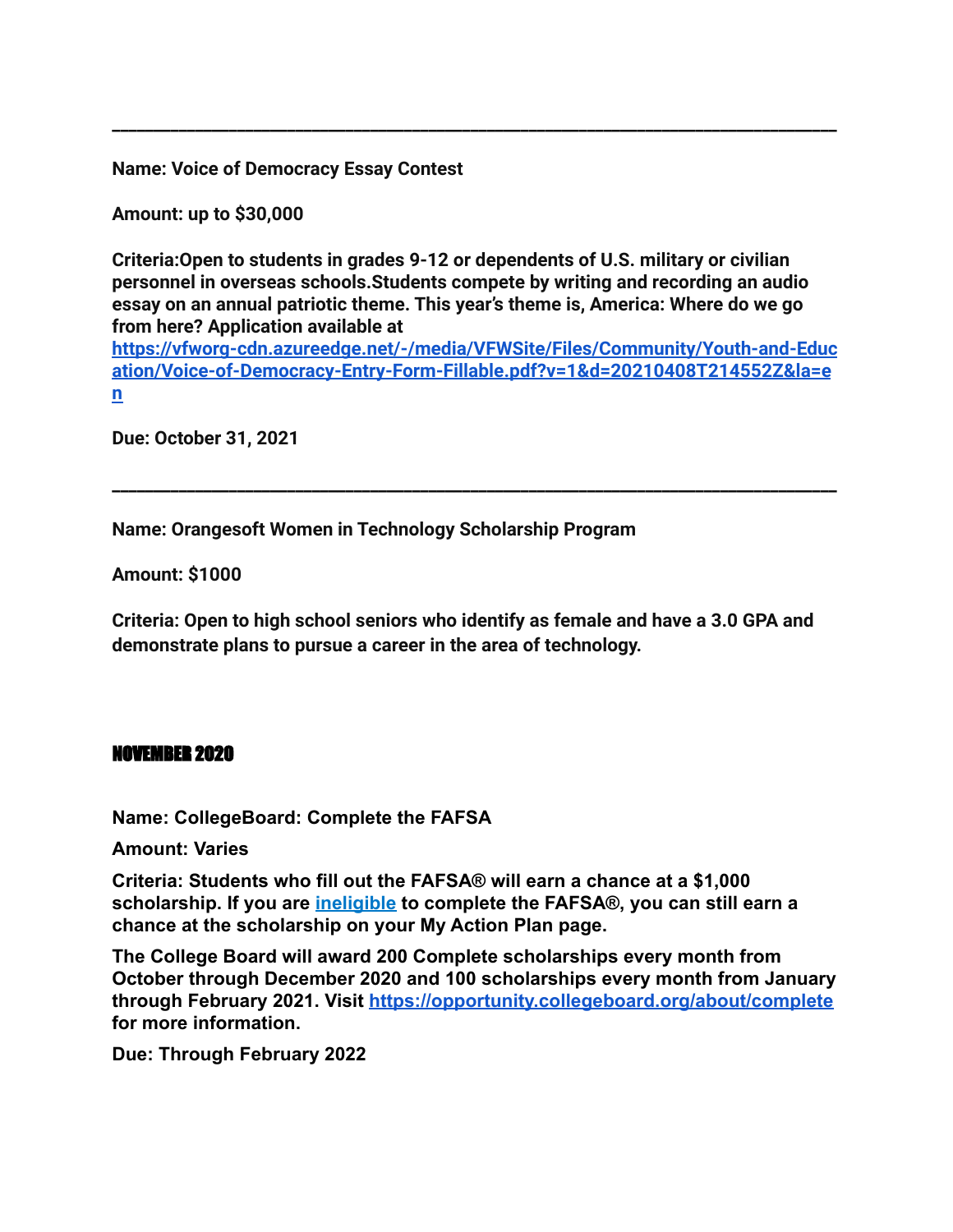**Name: Hispanic Heritage Youth Awards**

**Amound: varies**

**Criteria: Open to high school seniors with a minimum 3.0 GPA; must plan to enroll in an accredited higher education institution for the 2022-2023 school year; must be of Hispanic heritage; must be a U.S. citizen or permanent resident or qualify under DACA. Applications available at :**

**<https://hispanicheritage.org/programs/leadership/youth-awards/>**

**Due: November 14, 2021**

**Name: Concerto High School Musicians Scholarship**

**Amount: up to \$2500**

**Criteria: This competition is open to high school musicians (grades 9-12) enrolled during the 2021-2022 academic year. String, piano and harp players are eligible for this year's competition. Application available at:**

**\_\_\_\_\_\_\_\_\_\_\_\_\_\_\_\_\_\_\_\_\_\_\_\_\_\_\_\_\_\_\_\_\_\_\_\_\_\_\_\_\_\_\_\_\_\_\_\_\_\_\_\_\_\_\_\_\_\_\_\_\_\_\_\_\_\_\_\_\_\_**

**[https://studentscholarships.org/scholarship/16826/conerto\\_scholarship\\_competit](https://studentscholarships.org/scholarship/16826/conerto_scholarship_competition_for_high_school_musicians_scholarship.php) [ion\\_for\\_high\\_school\\_musicians\\_scholarship.php](https://studentscholarships.org/scholarship/16826/conerto_scholarship_competition_for_high_school_musicians_scholarship.php)**

**\_\_\_\_\_\_\_\_\_\_\_\_\_\_\_\_\_\_\_\_\_\_\_\_\_\_\_\_\_\_\_\_\_\_\_\_\_\_\_\_\_\_\_\_\_\_\_\_\_\_\_\_\_\_\_\_\_\_\_\_\_\_\_\_\_\_\_\_\_\_**

**Due: November 15, 2021**

**Name: Maryknoll Student Essay Contest**

**Amount: up to \$1,000**

**Criteria: Open to students in grades 6-8( Division I) and 9-12 (Division II). Must submit an essay on a given prompt. Applications available at: <https://maryknollsociety.org/essay/>**

**Due: November 15, 2021**

#### **Name: Elks Lodge Teenager of the Month Scholarship**

**Amount: \$500**

**Criteria: Open to seniors who have excelled academically and are actively involved in school and community. Scholarships are awarded each month. Please turn in applications to Mrs. Robles. Applications available in the counseling center.[Elks Lodge Teenager of the Month Application](https://drive.google.com/file/d/15s6hkp6XnVnuW2GMMii36zimQ8BW0TfQ/view?usp=sharing)**

**\_\_\_\_\_\_\_\_\_\_\_\_\_\_\_\_\_\_\_\_\_\_\_\_\_\_\_\_\_\_\_\_\_\_\_\_\_\_\_\_\_\_\_\_\_\_\_\_\_\_\_\_\_\_\_\_\_\_\_\_\_\_\_\_\_\_\_\_\_\_**

**Deadline: Ongoing until April 2022**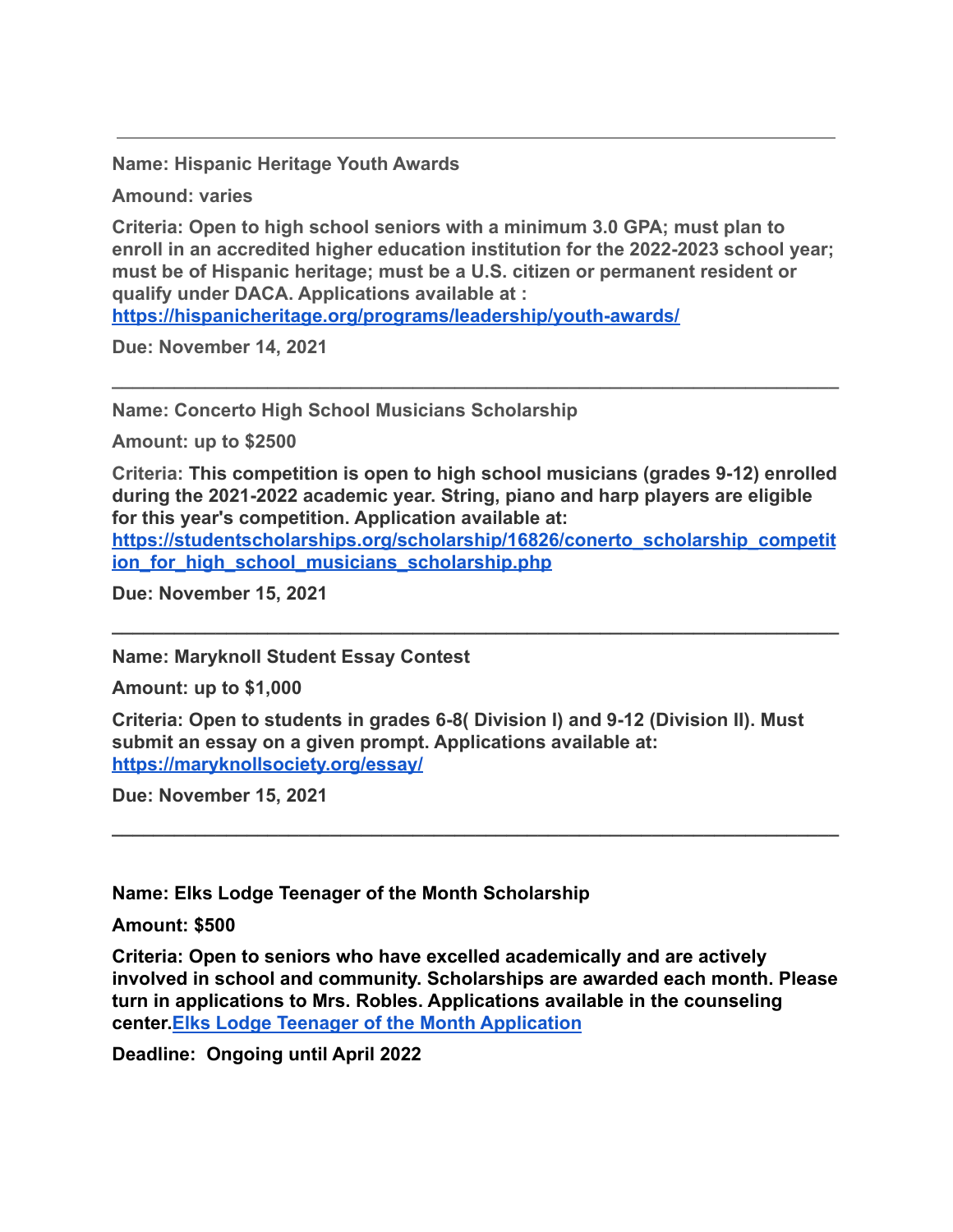**Name: Elks National Foundation- Most Valuable Student**

**Amount: Award Offers 500 Four-Year Awards**

**Criteria: Is open to high school seniors who are US citizens. Applicants will be judged on scholarship, leadership, and financial need. Download the application at <https://www.elks.org/scholars/scholarships/MVS.cfm>**

**Due: November 15, 2021 11:59 Pacific Time**

**Name: Jack Kent Cooke foundation Scholarship**

**Amount: \$160,000- 40 awards**

**Criteria: Be a high achieving high school senior with financial need who plans to attend a 4-year college. Have a 3.5 or higher gpa. Application at <https://www.jkcf.org/our-scholarships/>**

**Due: November 28, 2021**

**Name: AED Superstore Scholarship**

**Amount: \$1,000**

**Criteria: Open to seniors. Student must write an essay or submit a video on student's reaction of facts about sudden cardiac arrest. Please visi[t](http://www.aedsuperstore.com/scholarship.html) <http://www.aedsuperstore.com/scholarship.html> for more information and application.**

**Due: November 30, 2021**

**Name: Driver Education Initiative Award**

**Amount: \$1,000**

**Criteria: The Driver Education Initiative Award: In the Driver's Seat, is open to current high school and college students. You must submit an essay of no more than 500 words that answers the following questions: What is the importance of driver education in reducing the number of deaths as a result of driving? What steps can be taken to reduce the number of deaths related to driving? Have you ever had an experience of being in car accident or have seen your friends or**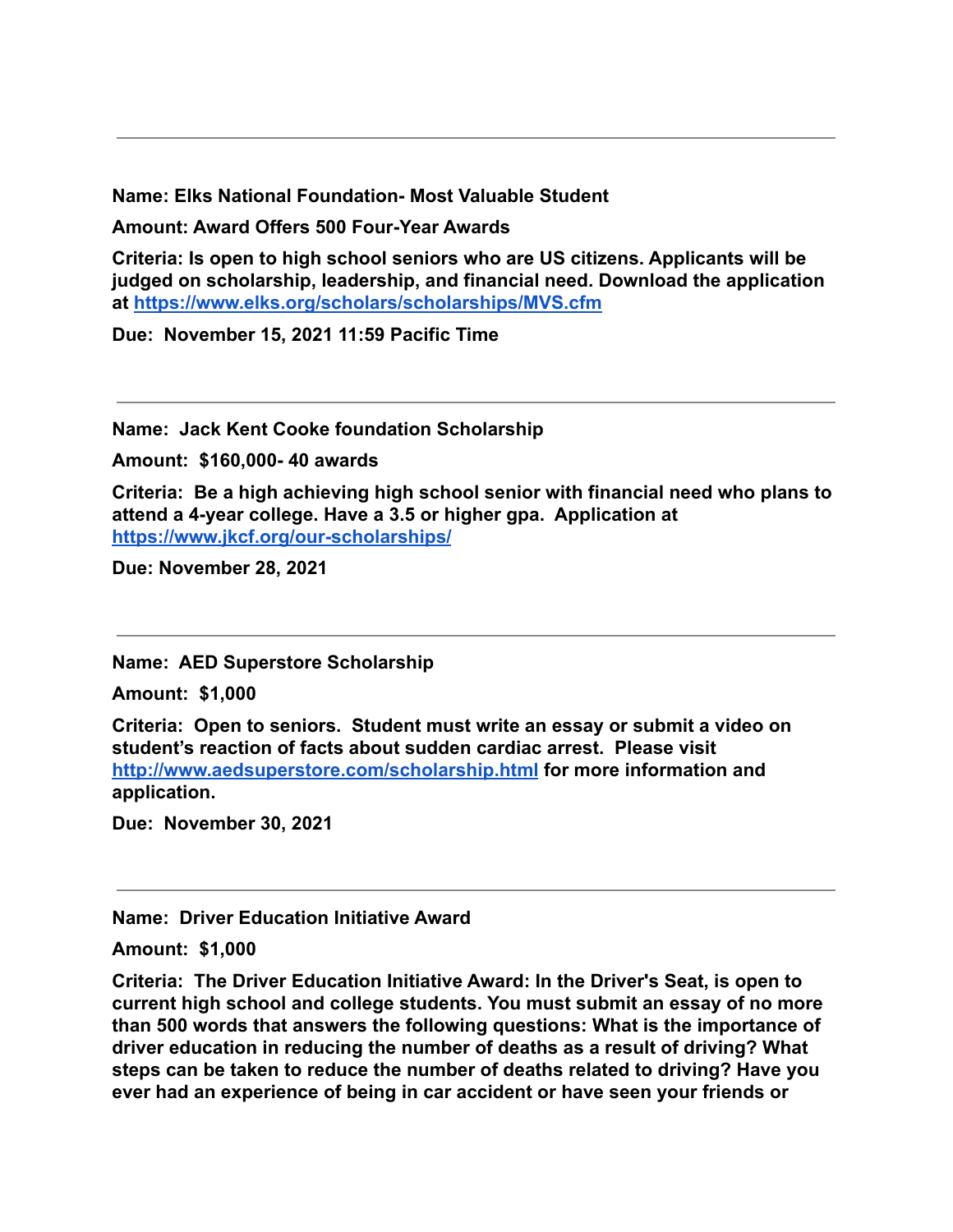**family members driving irresponsibly? What steps can you take to be a better and safer driver as well as help others become safer on the road? Applications at <https://www.dmvedu.org/scholarship/>**

**\_\_\_\_\_\_\_\_\_\_\_\_\_\_\_\_\_\_\_\_\_\_\_\_\_\_\_\_\_\_\_\_\_\_\_\_\_\_\_\_\_\_\_\_\_\_\_\_\_\_\_\_\_\_\_\_\_\_\_\_\_\_\_\_\_\_\_\_\_\_**

**Due: November 30, 2021**

#### **Name: EDUCATION MATTERS \$5K SCHOLARSHIP**

#### **Amount: \$5,000**

**Criteria: Open to grades 9 - 12. Must be age 14 or older, must be a legal U.S. resident. Must submit an online response to the question: "What would you say to someone who thinks education doesn't matter, or [th](https://www.unigo.com/scholarships/our-scholarships/education-matters-5k-scholarship)at college is a waste of time and money?" (250 words or less) Application at**

**[https://www.unigo.com/scholarships/our-scholarships/education-matters-5k-scho](https://www.unigo.com/scholarships/our-scholarships/education-matters-5k-scholarship) [larship](https://www.unigo.com/scholarships/our-scholarships/education-matters-5k-scholarship)**

**Due: November 30, 2021**

**Name: Safe Cycling Scholarship**

**Amount: \$1,000**

**Criteria: Open to high school seniors with a 3.0 gpa and above. The candidate must submit a 700 word essay response to the prompt: Discuss old and new laws, education around dangers of cycling, and if you think more could be done to ensure the safety of cyclists.The candidate must submit a professional resumé that is up to date with contact information.The candidate must submit a transcript from their current school that states an accumulative GPA. More information at <https://felixgonzalezlaw.com/2020-safe-cycling-scholarship/>**

**Due: November 30,2021**

#### **Name: Courage to Grow Scholarship**

#### **Amount: \$500**

**Criteria: You must be a junior or senior in high school or college student with a minimum GPA of 2.5 or higher; must be a U.S. citizen. Must submit an essay. Application available at: <https://couragetogrowscholarship.com/>**

**\_\_\_\_\_\_\_\_\_\_\_\_\_\_\_\_\_\_\_\_\_\_\_\_\_\_\_\_\_\_\_\_\_\_\_\_\_\_\_\_\_\_\_\_\_\_\_\_\_\_\_\_\_\_\_\_\_\_\_\_\_\_\_\_\_\_\_\_\_\_**

**Due: November 30, 2021**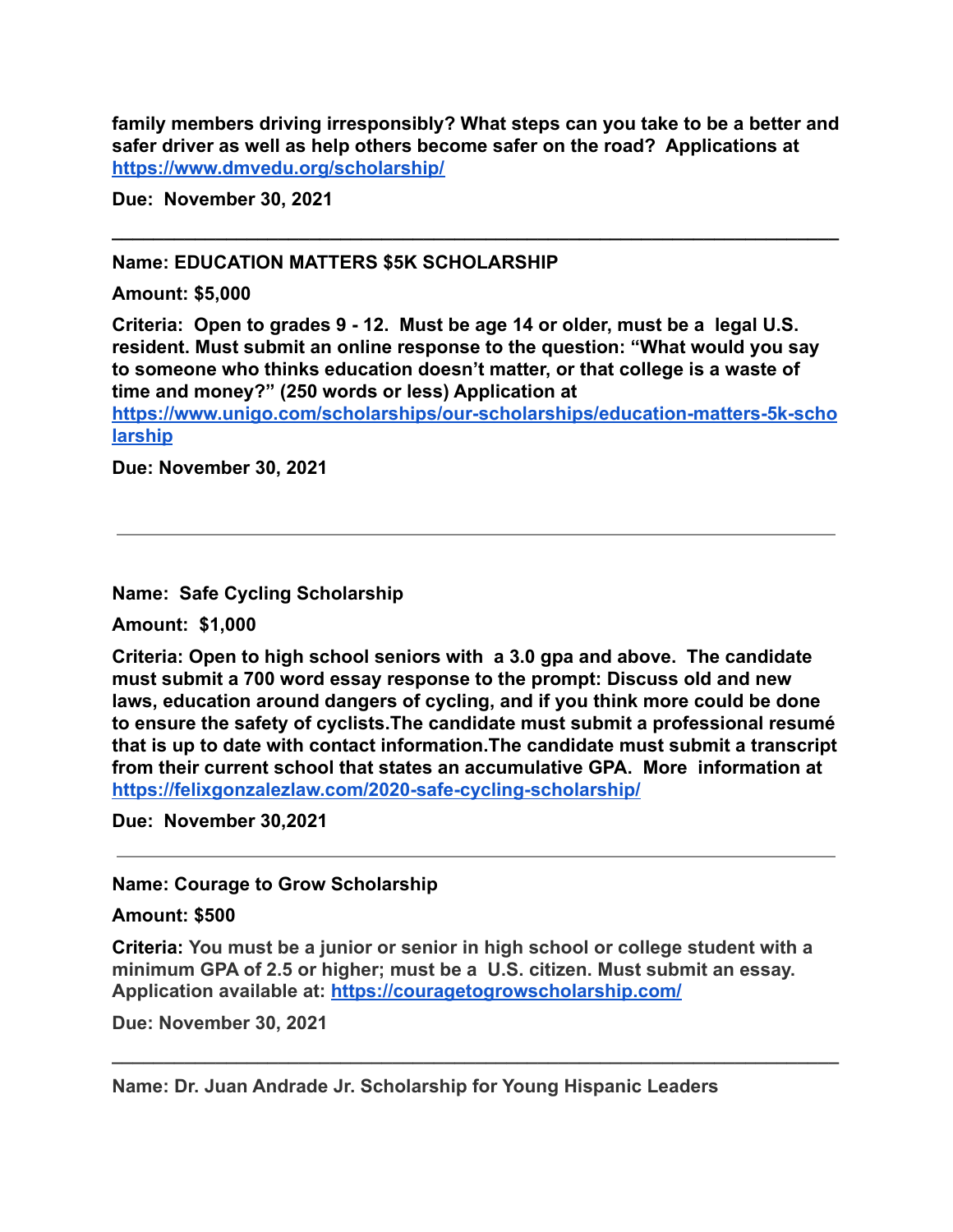**Amount: \$1,000 for a 4-year institution or \$500 for a 2-year institution**

**Criteria: Applicants must be enrolled or accepted for enrollment as full-time undergraduate students, in an accredited four-year or two-year institution in the U.S. or U.S. territories, and demonstrate a verifiable need for financial support. At least one parent must be of Hispanic ancestry. Non-U.S. citizens are eligible to apply (DACA or Undocumented). Applicants must be full-time undergraduate students for the Fall 2022 – Spring 2023 academic year. Application available at: <https://www.ushli.org/dr-juan-andrade-scholarship-for-young-hispanic-leaders/>**

**\_\_\_\_\_\_\_\_\_\_\_\_\_\_\_\_\_\_\_\_\_\_\_\_\_\_\_\_\_\_\_\_\_\_\_\_\_\_\_\_\_\_\_\_\_\_\_\_\_\_\_\_\_\_\_\_\_\_\_\_\_\_\_\_\_\_\_\_\_\_**

**Due: November 30, 2021**

#### DECEMBER 2020

**Name: CollegeBoard: Complete the FAFSA**

**Amount: Varies**

**Criteria: Students who fill out the FAFSA® will earn a chance at a \$1,000 scholarship. If you are [ineligible](https://studentaid.ed.gov/sa/help/federal-student-aid-eligibility) to complete the FAFSA®, you can still earn a chance at the scholarship on your My Action Plan page.**

**The College Board will award 200 Complete scholarships every month from October through December 2020 and 100 scholarships every month from January through February 2021. Visit <https://opportunity.collegeboard.org/about/complete> for more information.**

**Due: Through February 2022**

**Name: Elks Lodge Teenager of the Month Scholarship**

**Amount: \$500**

**Criteria: Open to seniors who have excelled academically and are actively involved in school and community. Scholarships are awarded each month. Please turn in applications to Mrs. Robles. Applications available in the counseling center.[Elks Lodge Teenager of the Month Application](https://drive.google.com/file/d/15s6hkp6XnVnuW2GMMii36zimQ8BW0TfQ/view?usp=sharing)**

**Deadline: Ongoing until April 2022**

**Name: Fleet Reserve Association 21-22 Americanism Essay Contest**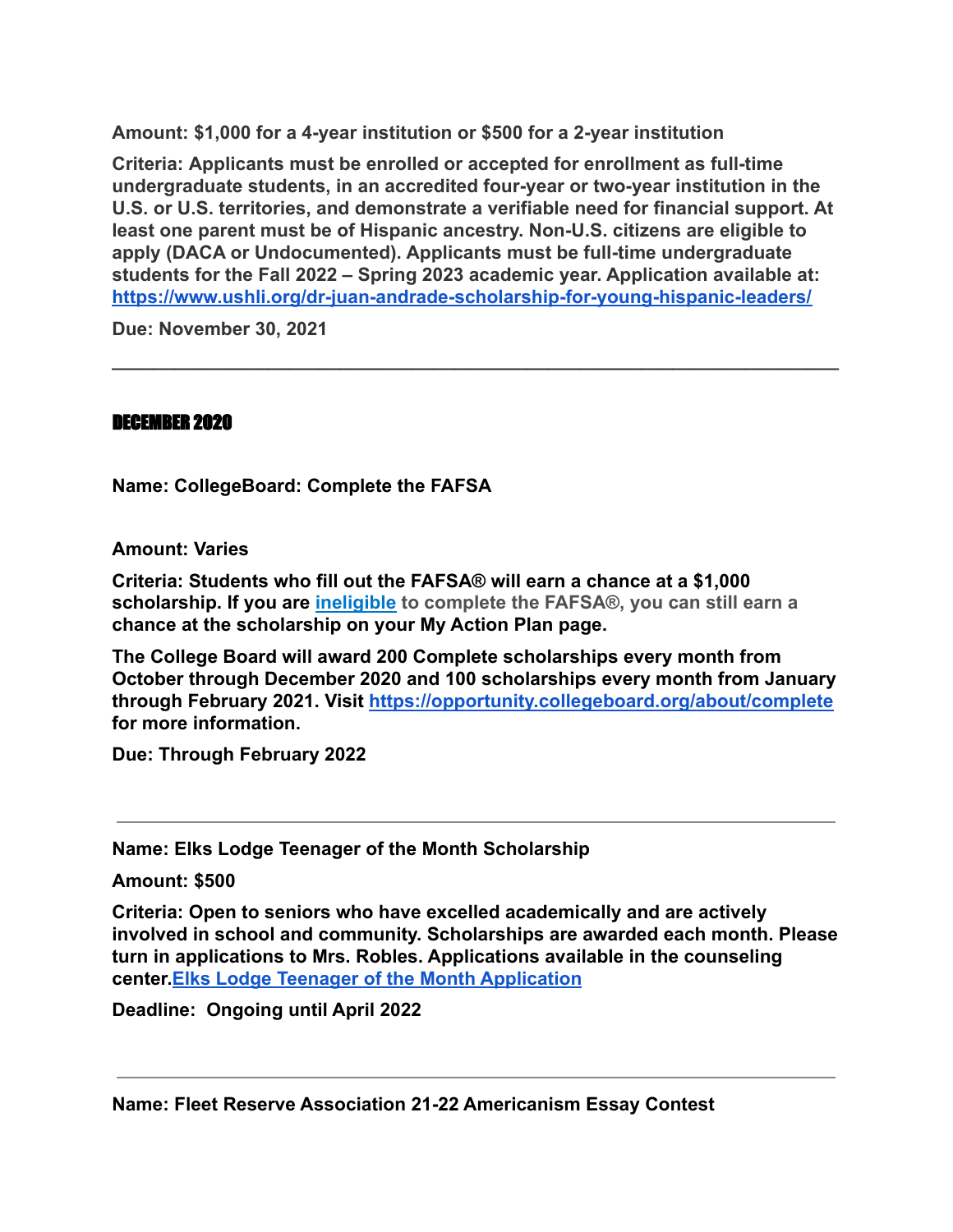**Amount: Varies**

**Criteria: Open to 7th-12th grade students. Must write a 350 word essay about "Why I am Proud to be an American"**

**Deadline: December 1, 2021**

**[https://drive.google.com/file/d/1F6onT40QJbN20nRx0ww15dXYI3o0TuYO/view?us](https://drive.google.com/file/d/1F6onT40QJbN20nRx0ww15dXYI3o0TuYO/view?usp=sharing) [p=sharing](https://drive.google.com/file/d/1F6onT40QJbN20nRx0ww15dXYI3o0TuYO/view?usp=sharing)**

**Name: Dell Scholars Program**

**Amount: \$20,000**

**Criteria: The Dell Scholars Program is open to graduating high school seniors. You must have a minimum 2.4 GPA, be a U.S. citizen or permanent resident, and demonstrate financial need to be considered for this award. Also, you must have participated in an approved college readiness / college access program in grades 11 and 12. Additionally, you must plan to enter a bachelor's degree program at an accredited higher education institution in the fall immediately following high school graduation. Apply at <https://www.dellscholars.org/scholarship/>**

**Due: December 1 , 2021**

**Name: Gene and Kelly Tanabe Scholarship**

**Amount: \$1000**

**Criteria: Open to students in grades 9-12. Students must submit a personal statement. Applications available at: <http://www.genkellyscholarship.com/>**

**Due: December 31, 2021**

**Name: Getting Real About Distracted Driving Scholarship**

**Amount: \$1500**

**Criteria: Open to students planning on attending an accredited college, university or continuing education program. Students must create an advertisement that will educate the public about the dangers of distracted driving. Applications available at: <https://comedydefensivedriving.com/scholarships/>**

**Due: December 31, 2021**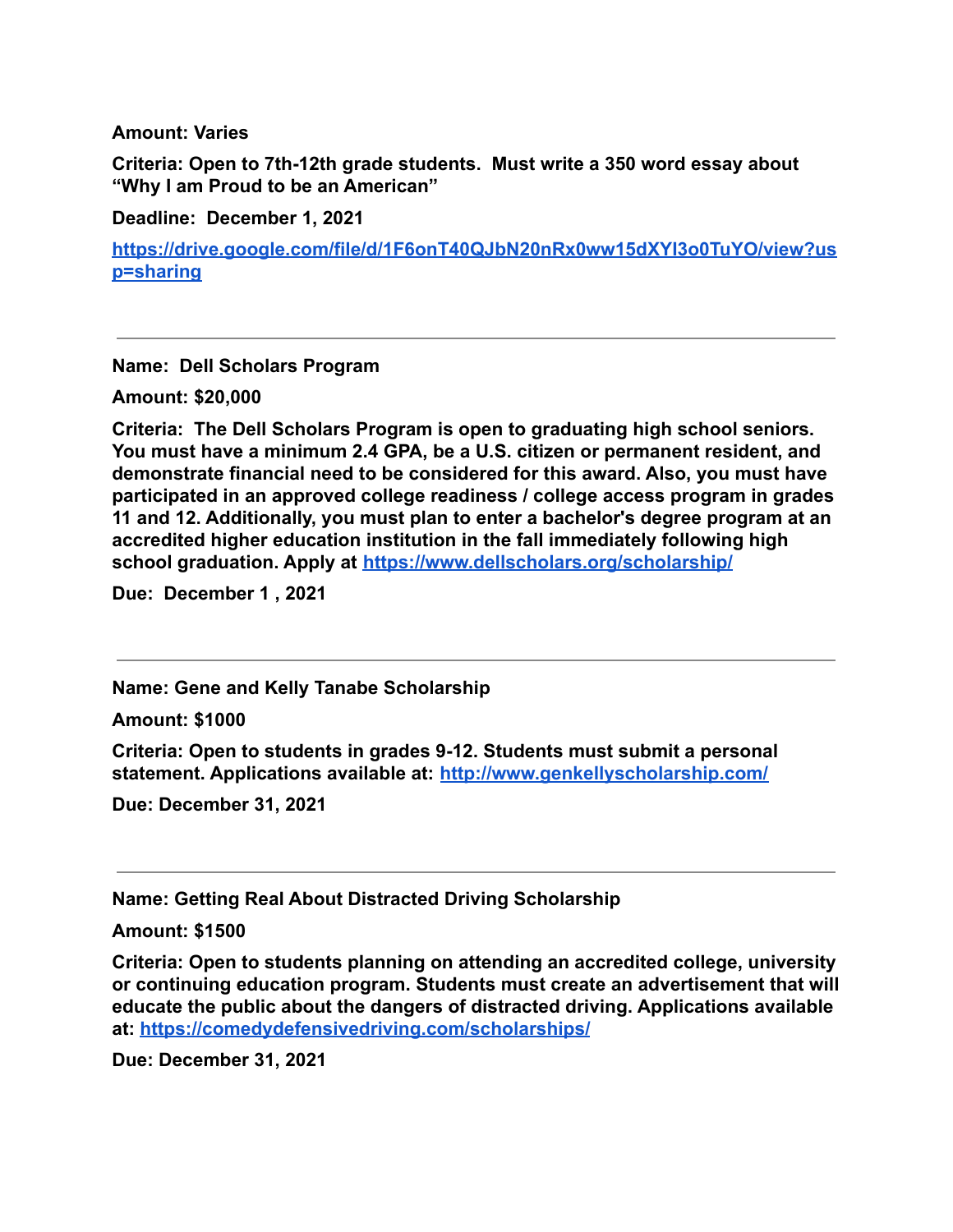**Name: Little Bundle Supermom Scholarship**

**Amount: \$1000**

**Criteria: Open to high school seniors who have been impacted by a single mom or are a single mom themselves. Students must plan to attend a two or four year school, vocational, or technical school. Applications available at: <https://littlebundle.com/pages/supermom-scholarship#>**

**\_\_\_\_\_\_\_\_\_\_\_\_\_\_\_\_\_\_\_\_\_\_\_\_\_\_\_\_\_\_\_\_\_\_\_\_\_\_\_\_\_\_\_\_\_\_\_\_\_\_\_\_\_\_\_\_\_\_\_\_\_\_\_\_\_\_\_\_\_\_**

**Due: December 31, 2021**

**Name: The Transgender First Scholarship**

**Amount: \$2500**

**Criteria: Open to high school seniors who are US Citizens and identify as transgender. Students must plan to pursue a degree at a U.S. postsecondary institution. Applications available at:**

**<https://www.onlinedegree.com/transgender-first-scholarship/>**

**Due: December 31, 2021**

**Name: Unigo 10K Scholarship**

**Amount: \$10,000**

**Criteria: Open to students in grades 9-12 who are U.S. residents. Students must be 14 years of age or older and submit a response to "Imagine a historical figure is brought back to life. Who is it? What's their favorite mobile app?" (250 words or less) Applications available at:**

**<https://www.unigo.com/scholarships/our-scholarships/unigo-10k-scholarship>**

**Due: December 31, 2021**

**Name: Top Ten List Scholarship**

**Amount: \$1500**

**Criteria: Open to students in grades 9-12 who are U.S. residents. Students must be 14 years of age or older and submit a response to "Create a Top Ten List of the top ten reasons you should get this scholarship." (250 words or less) Applications available at:**

**<https://www.unigo.com/scholarships/our-scholarships/top-ten-list-scholarship>**

**Due: December 31, 2021**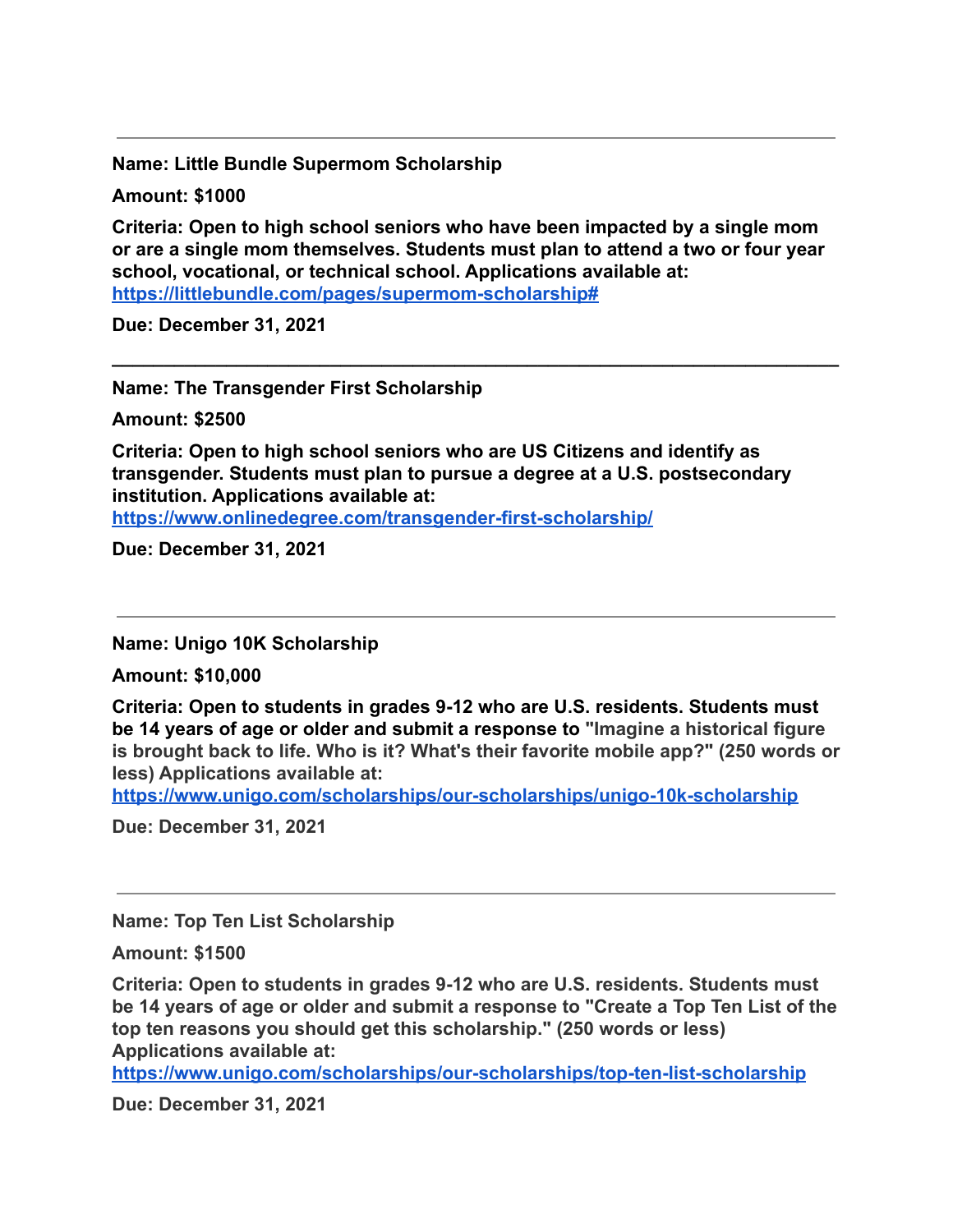**Name: OPPU Achievers Scholarship**

**Amount: \$2,500**

**Criteria: Open to high school seniors with a 3.0 minimum GPA. Students must respond to the following prompt: In 500 words or fewer, please tell us why you're an achiever. How have you created opportunities for yourself? How have you created opportunity for others? Did you start a small business? Are you the founder of a community program? How did you overcome the odds and make your dreams—or the dreams of others—come true? Applications available at: <https://www.opploans.com/oppu/scholarship/>**

**Due: December 31, 2021**

#### JANUARY 2022

**Name: Taco Bell Live Mas Scholarship**

**Amount: varies**

**Criteria: Open to students(ages 16-26) who are passionate about creating a better future and making a positive impact on their community. This is not needs or achievement based; it is a passion-based scholarship program. Submit an original video that tells us the story of your real, driving passion. It could be a short film, animation or just a simple testimonial. Your video must be a maximum of 2 minutes in length (minimum of 30 seconds in length) and must be no larger than 100 MB to ensure successful upload to the application. Application available at <https://www.tacobellfoundation.org/live-mas-scholarship/>**

**Due: January 11, 2022**

**Name: Jackie Robinson Scholarship**

**Amount: up to \$30,000**

**Criteria:To be eligible for a Jackie Robinson Foundation Scholarship, an applicant must:- Be a graduating, minority high school senior- Be a United States citizen- Present evidence of financial need- Demonstrate a record of academic excellence- Demonstrate leadership potential and a dedication to community service- Submit an official SAT and/or ACT test exam score from junior or senior year\*(if taken)- Plan to attend an accredited and approved 4-year college within the United States or affiliated with a United States-based college or university Applications available at <https://jackierobinson.org/apply/>**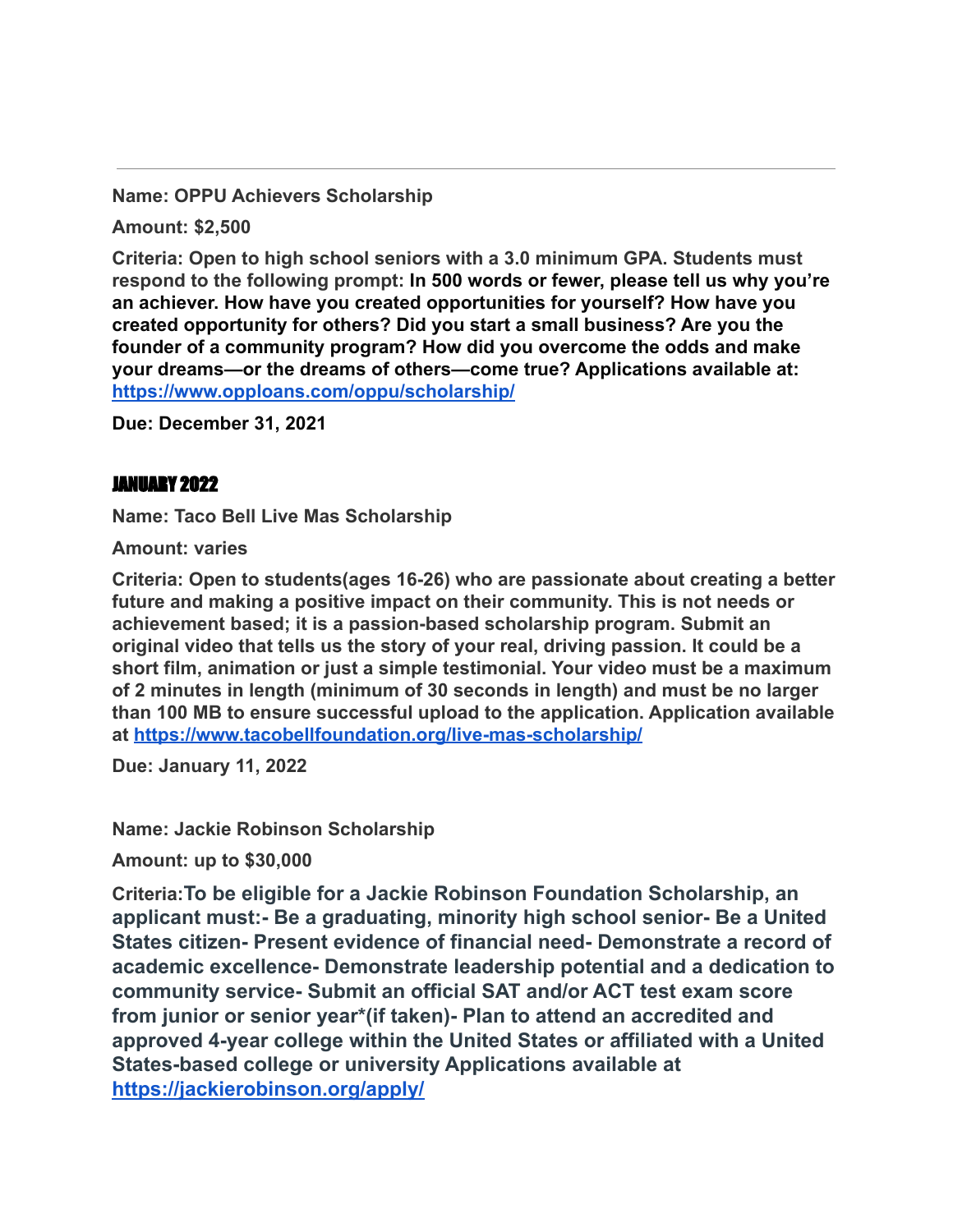**Due: January 12, 2022 by 2pm**

**Name: Dr. Meme Heineman Scholarship**

**Amount: \$6,050**

**Criteria: Any high school senior, undergraduate student, or graduate student who is majoring in or planning to major in Psychology or Applied Behavior Analysis is encouraged to apply for this scholarship. n 1,000 words or less please tell us the reasons you believe you should be awarded this scholarship and the ways in which this scholarship will assist you to propel the field of applied behavior analysis using the principles of positive behavior support to improve the quality of life for individuals with developmental disabilities. Applications available at**

**<https://bold.org/scholarships/the-dr-meme-heineman-scholarship/>**

**Due: January 14, 2022**

**Name: Profile in Courage Essay Contest**

**Amount: \$100-\$10,000**

**Criteria: The contest is open to United States high school students in grades nine through twelve attending public, private, parochial, or home schools; U.S. students under the age of twenty enrolled in a high school correspondence/GED program in any of the fifty states, the District of Columbia, or the U.S. territories; and U.S. citizens attending schools overseas. Past winners and finalists are not eligible to participate. Employees of John Hancock Financial Services and members of their families are not eligible to participate. Essay: Describe and analyze an act of political courage by a U.S. elected official who served during or after 1917, the year John F. Kennedy was born. Include an analysis of the obstacles, risks, and consequences associated with the act. The essay may concern an issue at the local, state, national, or international level.Application available at**

**[https://www.jfklibrary.org/learn/education/profile-in-courage-essay-contest/contes](https://www.jfklibrary.org/learn/education/profile-in-courage-essay-contest/contest-topic-and-information) [t-topic-and-information](https://www.jfklibrary.org/learn/education/profile-in-courage-essay-contest/contest-topic-and-information)**

**Due: January 14, 2022**

**Name: The Mensa Foundation Scholarship Program**

**Amount: varies**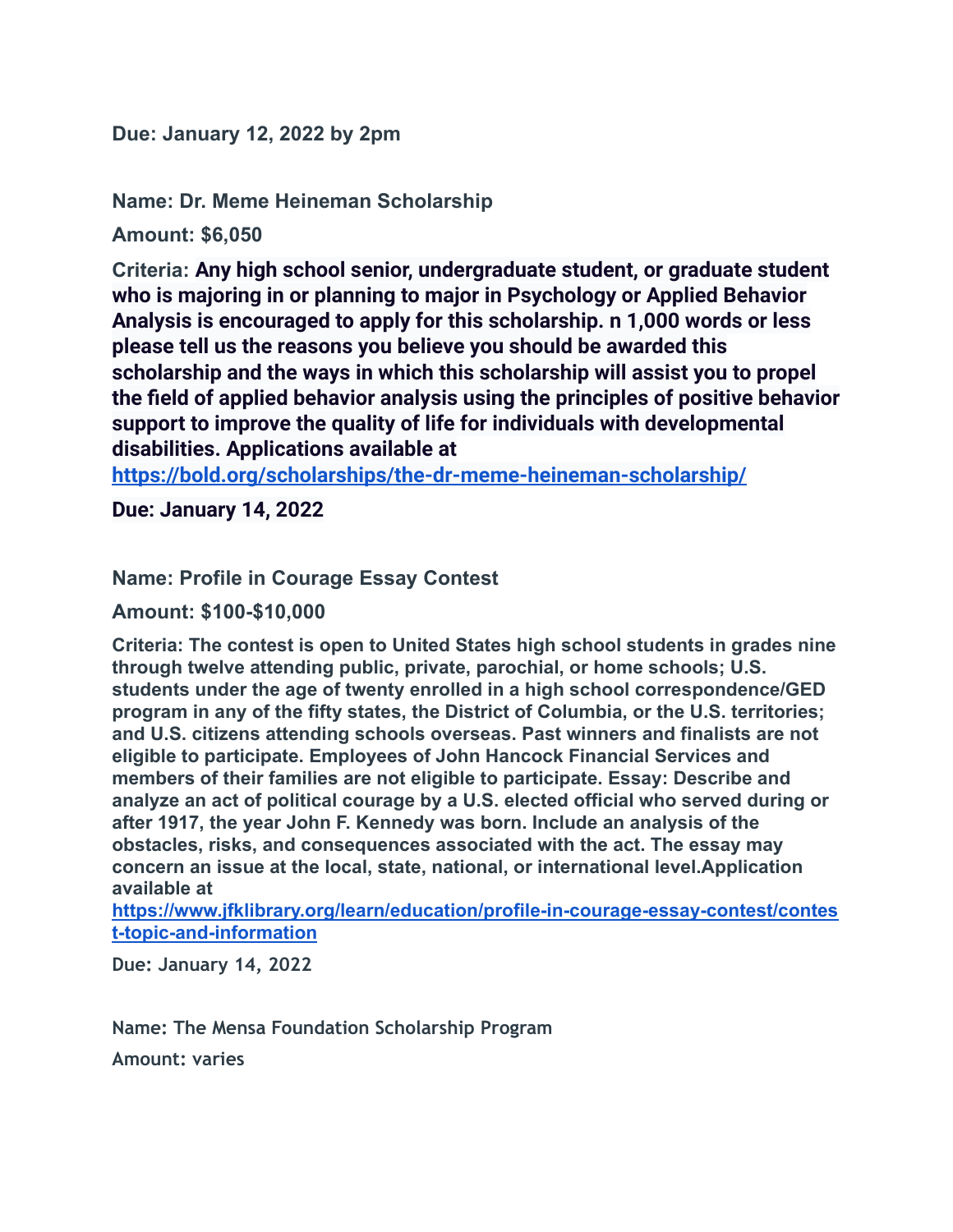**Criteria: Open to high school seniors who must intend to enroll in an accredited educational institution for the 2022-23 academic year. Emphasis in judging will be placed on a goal statement that includes specific information on experience or steps taken toward the goal, persuasiveness (e.g., how your past achievements/experiences and your future planning increase the probability of reaching your goal), why you think that you will succeed, and also grammar, spelling, and punctuation. Application available at <https://www.mensafoundation.org/what-we-do/scholarships/rules-and-guidelines/>**

**Due: January 15, 2022**

**Name: United States JCI Senate Foundation Scholarship Application**

**Amount: \$1000**

**Criteria: Open to high school seniors who plan to attend a postsecondary school. Must be a US Citizen. Applications available at <https://www.usjcisenate.org/scholarship-program>**

**Due: January 14, 2022**

**Name: NACME Bridge Scholarship**

## **Amount:\$1000**

**Criteria:To be eligible to be named for any of the NACME administered scholarships students must either be a high school senior applying to an engineering or computer science program at a NACME Partner Institution, or be currently matriculating in an engineering or computer science program at a NACME Partner Institution, a US citizen or permanent resident, and have a minimum cumulative GPA of 3.0. NACME's mission is to increase representation of Black/African American, Latinx/Hispanic-American and Native/American Indian in the fields of engineering and computer science. Application available at <https://www.nacme.org/about-us/scholarships>**

**Due: January 15, 2022**

**Name: National Washington Crossing Foundation Scholarship**

#### **Amount: \$500-\$5000**

**Criteria: Open to high school seniors planning careers in government service. Scholarship applicants must be citizens of the United States.Each interested student is invited to write a one-page essay stating why he or she plans a career in government service including any inspiration to be derived from the leadership of George Washington in his famous crossing of the Delaware. This essay must**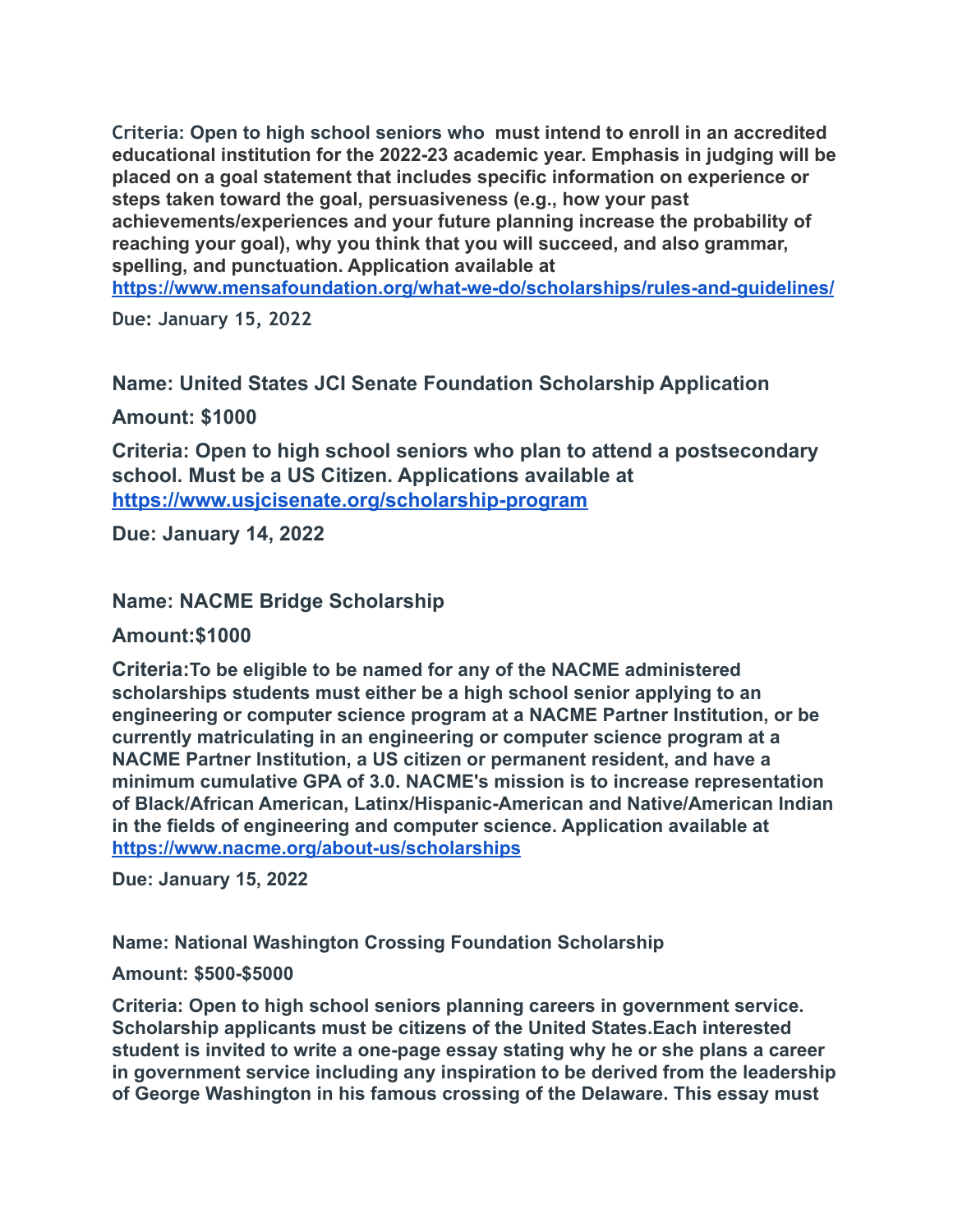**be accompanied by a recommendation from the high school principal or guidance counselor evaluating the student's achievements, along with transcripts, national testing scores, and other supporting information of the applicant's choice as described in the Official Rules. Application available at <https://www.gwcf.org/scholarship>**

**Due: January 15, 2022**

**Name: The Coolidge Scholarship**

**Amount: Full Ride**

**Criteria: Open to Juniors who intend to enroll full-time at an accredited U.S. college or university as an undergraduate for the first time in fall 2023.Must be citizens or legal permanent residents of the United States of America. This is an annually awarded, full-ride, presidential scholarship that covers a student's tuition, room, board, and expenses for four years of undergraduate study. Application available at <https://coolidgescholars.org/about/>**

**Due: January 26, 2022 by 2pm**

**Name: Amazon Future Engineer Scholarship**

**Amount: \$40,000**

**Criteria:Must be employment authorized to work in the US. Example: Employment Authorization Document holder, Permanent Resident, or US Citizen.Be high school senior in the U.S. who has completed or is currently enrolled in a computer science course – dual enrollment courses also count! If you haven't taken a formal computer science course but have learned on your own, you can opt in to take a brief assessment instead. Be planning to attain a bachelor's degree in computer science, software engineering, computer engineering or other computer science related field of study.Have a minimum cumulative grade point average of 3.0 on a 4.0 scale (or its equivalent). Must demonstrate financial need**

**Due: January 25, 2022**

**Name: APIA Scholarship Program**

**Amount: \$2500-\$20,000**

**Criteria: Open to high school seniors who are of Asian and/or Pacific Islander ethnicity as defined by the U.S. Census. Be a citizen, national, or legal permanent resident of the United States. Citizens of the Republic of the Marshall Islands, Federated States of Micronesia and the Republic of Palau are also eligible to apply. Be enrolling as an undergraduate student in a U.S. accredited college or university in the Fall of 2022. Have a minimum cumulative GPA of 2.7 on a 4.0 scale (unweighted) or have earned a GED. Must apply for federal financial aid for the 2022-2023 academic**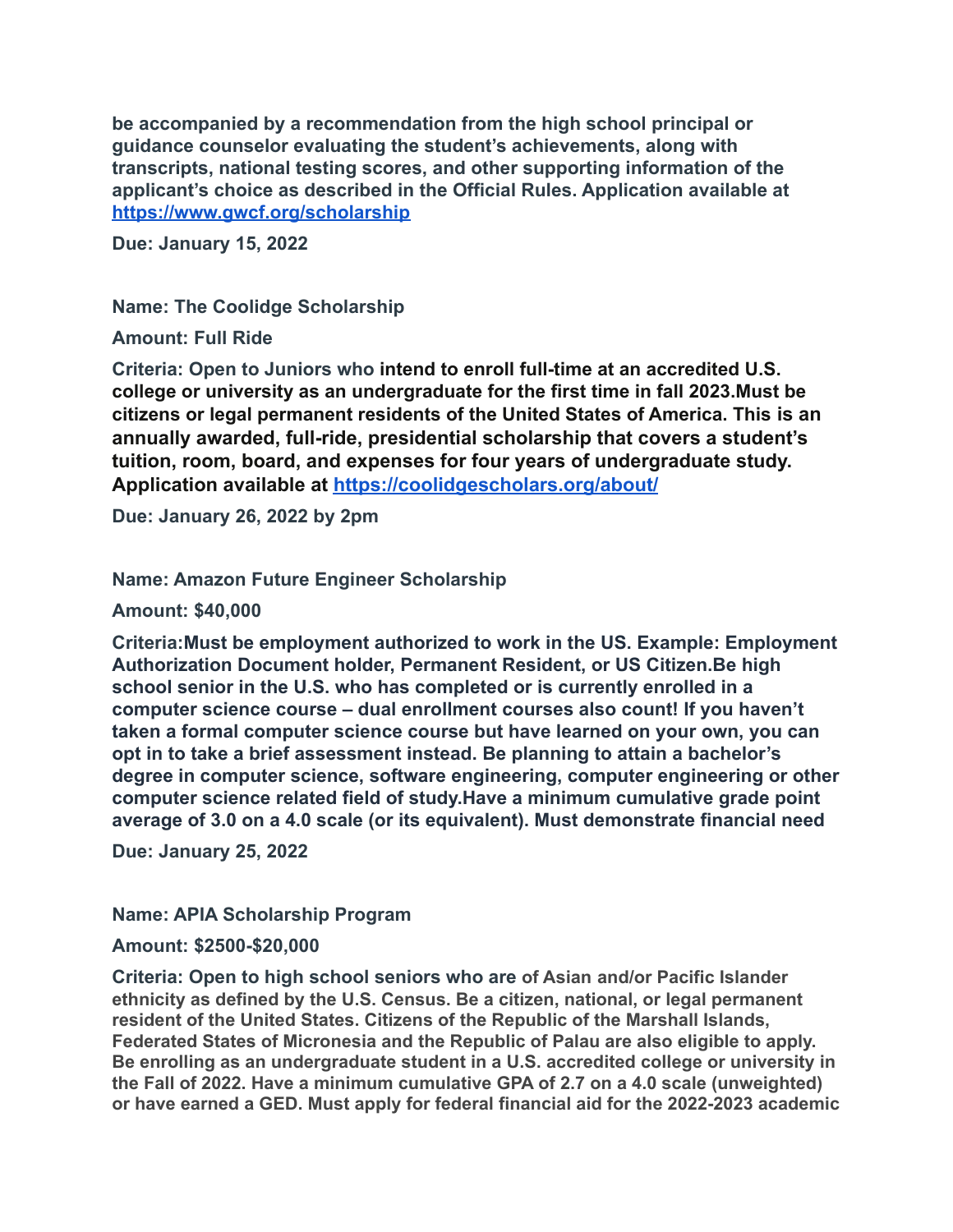**year using the Free Application for the Federal Student Aid (FASFA) by early April 2022. Submit one letter of recommendation online. Application available at <https://apiascholars.org/scholarship/apia-scholarship/>**

**Due: January 26, 2022**

#### **Name: Hamilton Scholars Program**

#### **Amount: \$500 and laptop**

**Criteria: Open to high school juniors who are high-achieving and service focused, possess grit and perseverance, demonstrate need, live in the US, be college-bound to a US based institution, be committed to participating in our rigorous five-year curriculum, and be able to attend New York Leader Week July 9-14, 2022.**

**Due:January 26, 2022**

#### **Name: Technology Addiction Awareness Scholarship**

**Amount: \$1000**

**Criteria:You must be a high school freshman, sophomore, junior, or senior or a current or entering college or graduate school student of any level. Home schooled students are also eligible. There is no age limit. You must also be a U.S. citizen or legal resident. Write a 140-character message about technology addiction. The top 10 applications will be selected as finalists. The finalists will be asked to write a full length 500- to 1,000-word essay about technology addiction. Application available at**

**<http://www.digitalresponsibility.org/technology-addiction-awareness-scholarship>**

**Due: January 30, 2022**

**Name: Community Service is Key Scholarship**

**Amount: \$500**

**Criteria: Open to all students. Students will write about your experience serving your community: What is the name of the organization you served? How many hours did you complete of service? What was your most significant take away from those community service experiences? Application available at <https://bold.org/scholarships/community-service-is-key/#ref=mssusyruiz>**

**Due: January 31, 2022**

**Name: Deborah's Grace Scholarship**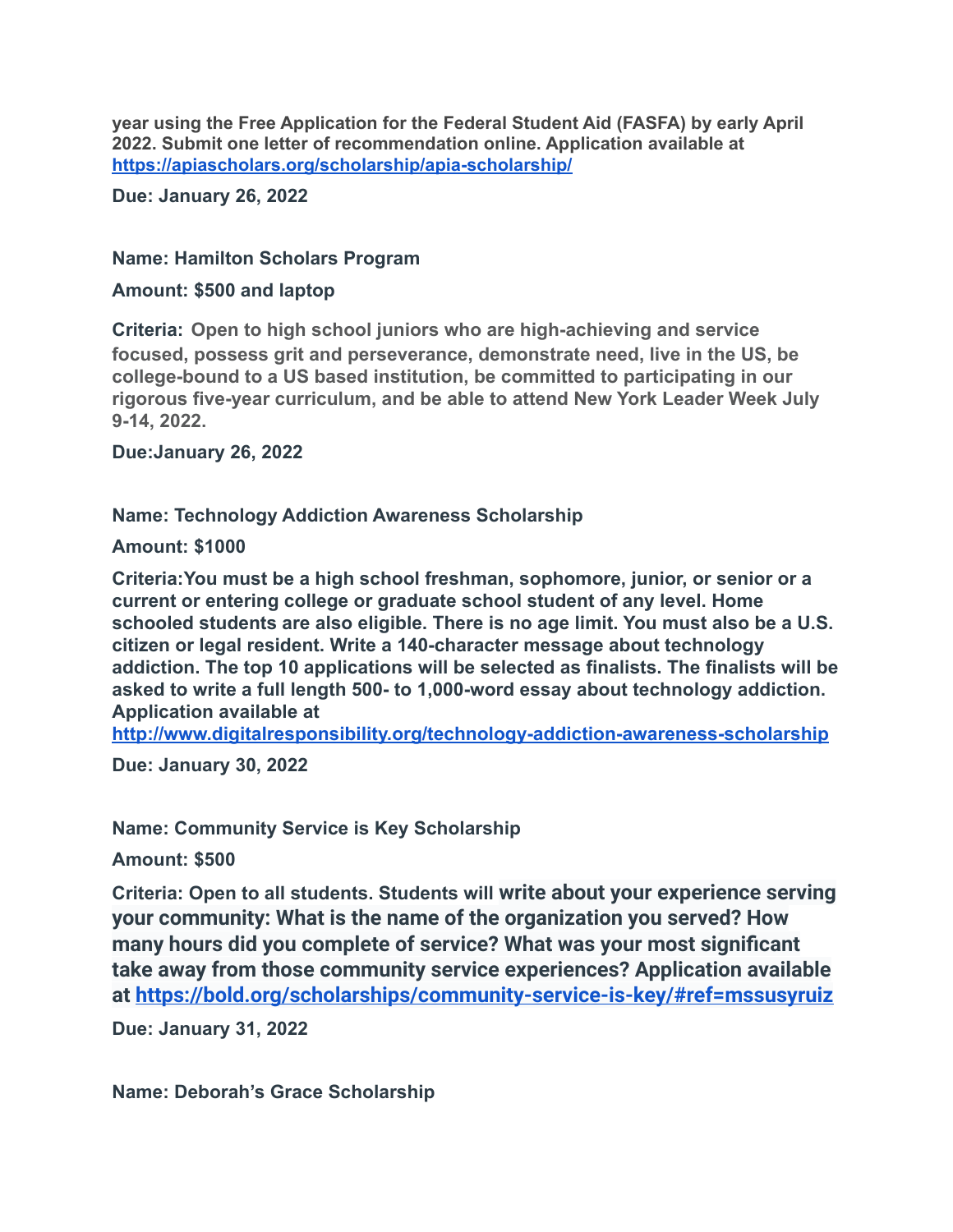**Amount: \$1150**

**Criteria: Open to all students. Write about an example of adversity you've endured, how you've overcome it, and how your resilience will help you overcome more adversity in the future. Application available at <https://bold.org/scholarships/deborahs-grace-scholarship/>**

**Due: January 31, 2022**

**Name: I Have A Dream Scholarship**

**Amount: \$1500**

**Criteria: Must be 14 years of age or older at time of application.| Must be a legal U.S. resident.| Must be a resident of one of the 50 United States or the District of Columbia.| This award is for U.S. students.Submit an online written response to the question:"We want to know... what do you dream about? Whether it's some bizarre dream you had last week, or your hopes for the future, share your dreams with us for a chance to win \$1,500 for college." Application available at [https://www.unigo.com/scholarships/our-scholarships/i-have-a-dream-scholarshi](https://www.unigo.com/scholarships/our-scholarships/i-have-a-dream-scholarship) [p](https://www.unigo.com/scholarships/our-scholarships/i-have-a-dream-scholarship)**

**Due: January 31, 2022**

**Name: ULTATEL Scholarship Grant**

**Amount: \$2500**

**Criteria: Open to high school seniors who are pursuing a degree of Mass Communications, Dev Communications, Information Systems, Software Development, Web Development, Cyber Security, Computer Science, Management and Technology. Application available at <https://www.ultatel.com/ultatel-scholarship-grant/>**

**Due: January 31, 2022**

#### FEBRUARY 2022

**Name: Terry Crews "Creative Crews" Scholarship**

**Amount: \$20,000**

**Criteria: To apply, submit a link to an original art piece you've created. Whether your passion is painting, photography, drawing, music, sculpture, or any other art form, share a piece that you are proud of and that demonstrates your artistic vision. Please also share a brief statement about your vision, the life experiences**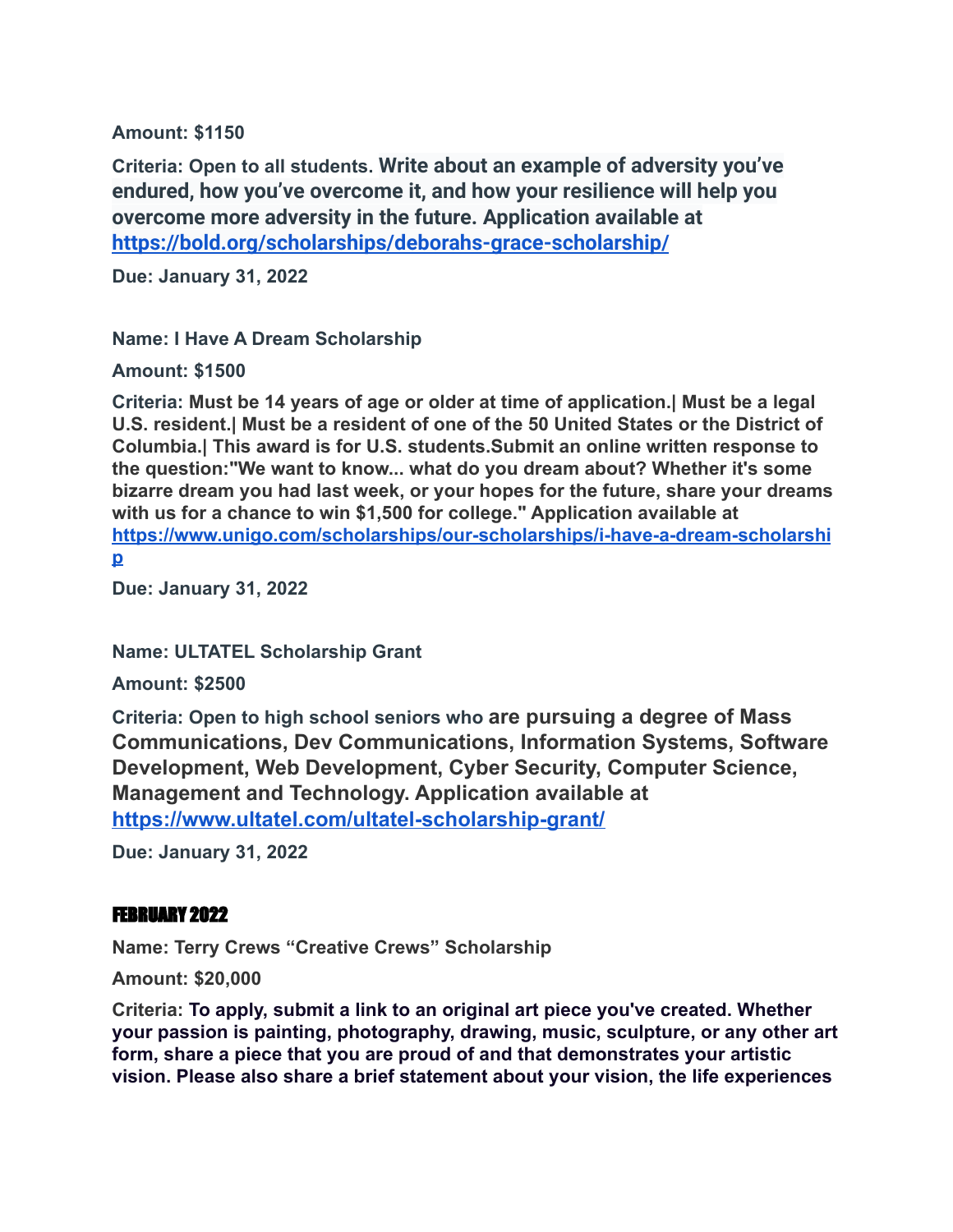**that have molded it, and your artistic dreams for the future. Application available at <https://bold.org/scholarships/terry-crews-creative-courage-scholarship/>**

**Due: February 1, 2022**

### **Name: Engineer Girl Writing Contest**

#### **Amount: \$100-\$500**

**Criteria: The contest is open to individual girls and boys in the following three competition categories: Elementary School Students (grades 3-5), Middle School Students in (grades 6-8), or High School Students (grades 9-12). Write an informative essay about how engineering can help humanity meet one of the Sustainable Development Goals.The Sustainable Development Goals identify 17 areas where urgent action to end poverty, protect the planet, and ensure that all people have equal opportunities to enjoy peace and prosperity. The world needs people with engineering skills to make these happen. Application available at <https://www.engineergirl.org/128750/EngineerGirl-Writing-Contest>**

**Due: February 1, 2022**

**Name: The Augustine McGill Education Scholarship**

**Amount: varies**

**Criteria: Open to first generation high school seniors. In 500 words or less, tell us more about you. What are your career goals, a few of your accomplishments and hobbies that you enjoy. Please include why you should be selected for the First Annual Augustine McGill Education Scholarship. Application available at <https://form.jotform.com/213314556101039>**

**Due: February 1, 2022**

**Name: AMS Minority Scholarships - American Meteorological Society**

**Amount:\$6,000**

**Criteria: Open to high school seniors who are considered a minority student. (especially Hispanic, Native American, and Black/African American students) Must be a U.S. citizen or hold permanent resident status.Students must plan to pursue careers in the atmospheric or related oceanic and hydrologic sciences.** *Marine Biology is not eligible***.Applicants must have a GPA of 3.0 on a 4.0 scale. Application available at:**

**[https://www.ametsoc.org/index.cfm/ams/information-for/students/ams-scholarshi](https://www.ametsoc.org/index.cfm/ams/information-for/students/ams-scholarships-and-fellowships/ams-minority-scholarships/) [ps-and-fellowships/ams-minority-scholarships/](https://www.ametsoc.org/index.cfm/ams/information-for/students/ams-scholarships-and-fellowships/ams-minority-scholarships/)**

**Due: February 4, 2022**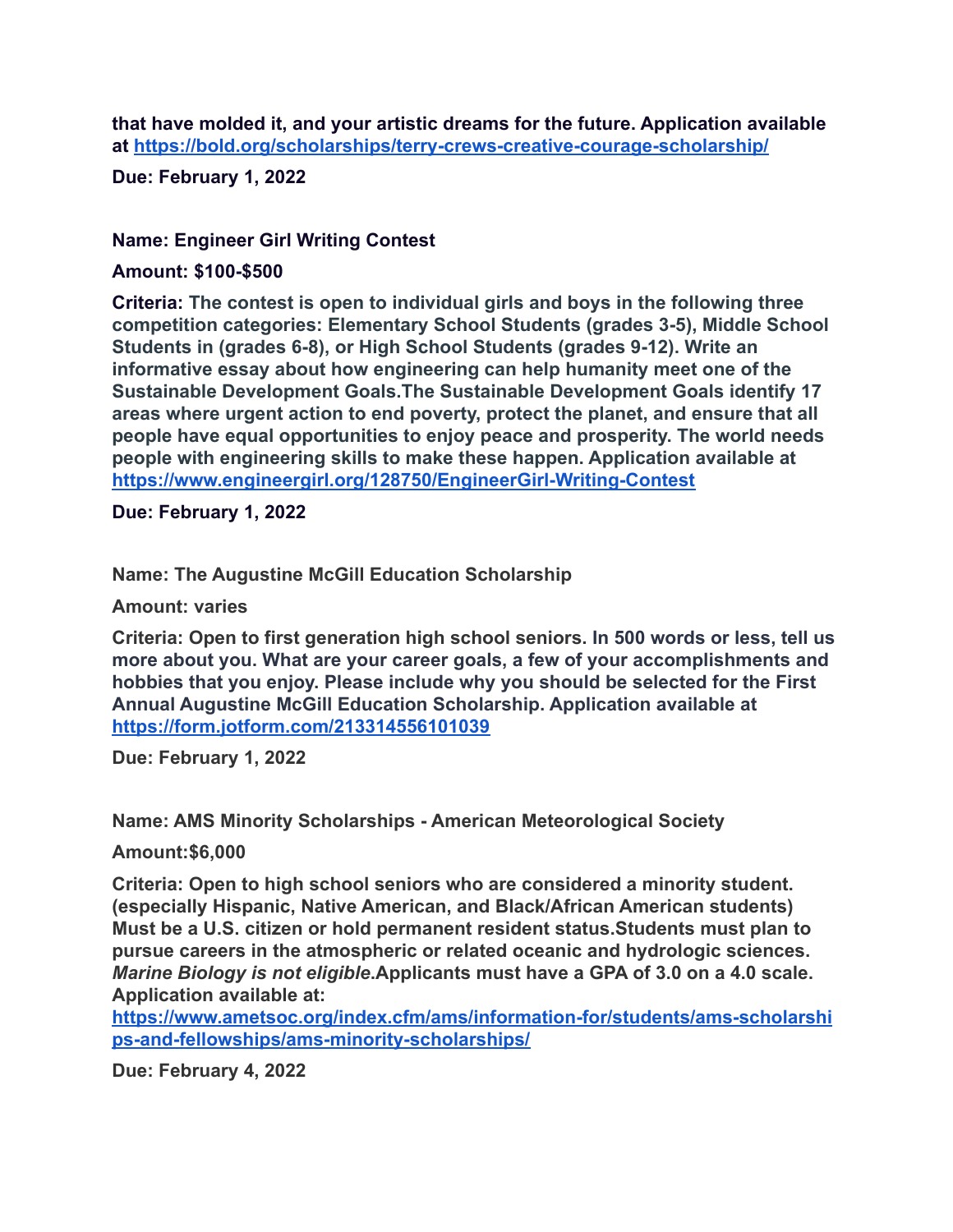**Name: NAWIC (National Association of Women in Construction)SD Scholarship**

#### **Amount: varies**

**Criteria:The NAWIC (National Association of Women in Construction) San Diego Chapter Scholarship Program has 3 different types of scholarships that some students may be eligible for! Over the last decade this program has awarded over \$30,000 in scholarship funds to students throughout San Diego County.**

**Students that qualify for the scholarship include:**

**Collegiate A (\$1000): Any female San Diego Students who are pursuing a degree in a construction related field: e.g. Architecture, Engineering, Construction Management, etc..**

**Collegiate B (\$1000): Any San Diego Student pursuing any type of degree with a parent working in the construction industry in San Diego.**

**Trade Scholarship (\$500+): Any tradesperson who is working in the San Diego construction industry who is currently enrolled or seeking further trade education/training/etc. in a construction trade.**

**Applications and supporting documents are due Friday, February 4th, 2022. You can learn more about the applications at [www.futureconstructionleaders.org/nawic-annual-scholarship-program](https://www.futureconstructionleaders.org/nawic-annual-scholarship-program) .**

**NAWIC SD 2022 Scholarship [Program.pdf](https://jupiterfiles.com/post/v3/p105973917/1/488530642/NAWIC_SD_2022_Scholarship_Program.pdf)**

**Due: February 4, 2022**

#### **Name: McDonald's HACER National Scholarship**

**Amount: varies**

**Criteria: Open to high school seniors with at least one parent of Hispanic heritage. Need to be a legal U.S. resident with a minimum 2.8 GPA. You plan to attend a two- or four-year college or university with a full-time course of study and you will disclose other scholarship programs that you've applied for. (verification needed, as scholarship funds are paid directly to the schools)**

**Due: February 7, 2022**

**Name: Hispanic Scholarship Fund**

**Amount: \$500-\$5000 (10,000 scholarships available)**

**Criteria: Open to high school seniors of Hispanic heritage who plan to enroll full-time in an accredited, public or not-for-profit, four-year university, or graduate school, in the US, for the 2022-2023 academic year. Must be a U.S. citizen,**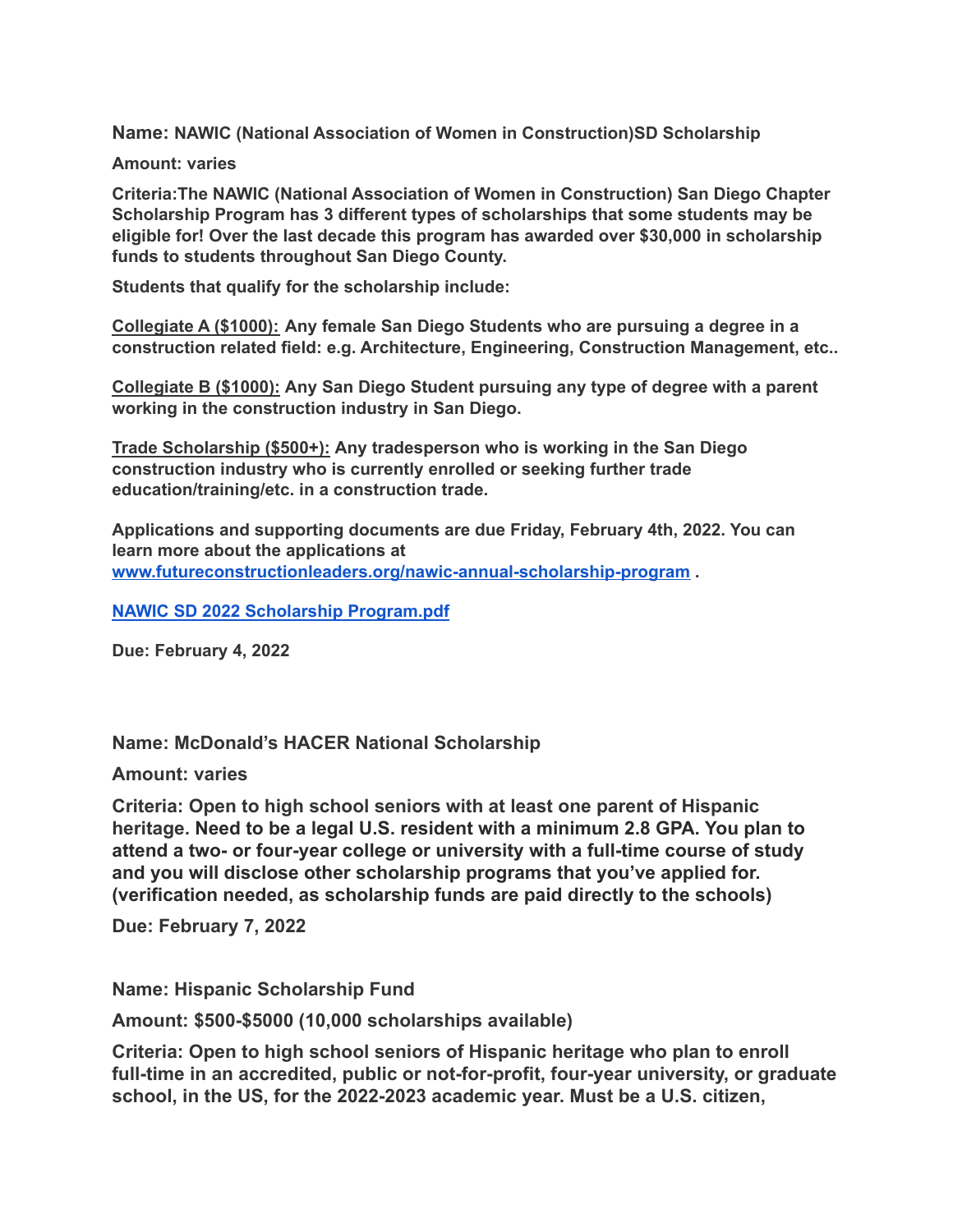**permanent legal resident, or DACA and have a minimum of 3.0 GPA on a 4.0 scale (or equivalent) for high school students. Submit the FAFSA or state-based financial aid forms (if applicable) Application available at: <https://www.hsf.net/scholarship>**

**Due: February 7, 2022**

### **Name: Simon Youth Foundation**

**Amount: varies**

**Criteria: Open to high school seniors who are a legal U.S. resident.Plan to enroll full-time in an accredited two- or four-year college, university or vocational/technical school in Fall 2022. Demonstrate academic promise and financial need. Application available at <https://programs.applyists.com/syf/>**

**Due: February 16, 2022**

**Name: The San Diego Foundation Scholarship**

### **Amount: varies**

**Criteria:Open to high school seniors. Scholarship opportunities if you have:**

- **● Commitment to your education**
- **● Potential for success in college**
- **● Minimum GPA of 2.0**
- **● Participation in community service, extracurricular activities and/or work experience**
- **● Current residence in San Diego County (for at least one year)**
- **● Need of help to pay for school (including middle-income families)**
- **● A completed FAFSA or CA Dream Act and Student Aid Report (SAR). This is necessary for all applicants. Recommendation: Please start ASAP as this information is needed to fill out the application.**
- **● The 2022-2023 academic year for FAFSA opens October 1.**

**Due: \*Application is currently delayed.**

**Name: Ford Salute to Education**

**Amount:\$1000 (plus drawing for a new car)**

**Criteria: Open to high school seniors who reside in San Diego County and attend an accredited public or private school in participating areas. Scholarship recipients are selected for their personal achievements and their contributions to their communities and schools. Academic achievement is considered, but is not the determining factor for receiving a San Diego County Salute to Education**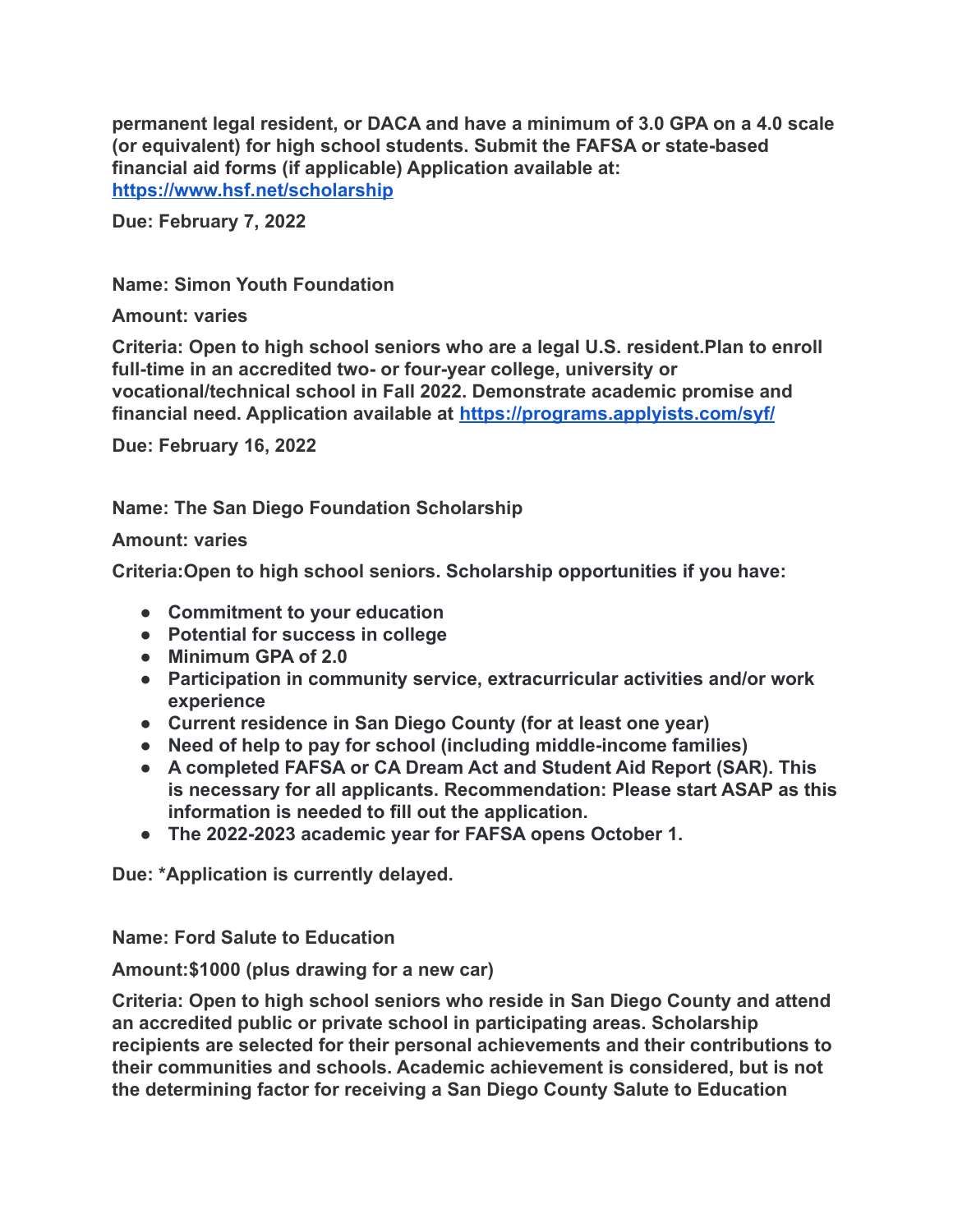**scholarship.The purpose of the San Diego County Salute to Education scholarship program is to encourage students to seek a higher education at a vocational/technical school, junior college, college or university after graduating from high school. Applications available at:<https://www.salutetoeducation.com/>**

**Due: February 18, 2022**

**Name: Wells Fargo Scholarship Program for People with Disabilities**

**Amount: \$1250- \$2500**

**Criteria:Open to high school seniors who must have an identified disability (defined as someone who has, or considers themselves to have, a long-term or recurring condition that impacts one or more major life activity). Applicants must plan to enroll at an accredited United States two- or four-year college or university for the upcoming academic year. Application available at <https://learnmore.scholarsapply.org/pwdscholarship/>**

**Due: February 18, 2022 or when 700 applications have been received**

**Name: The Vegetarian Resource Group Scholarship**

**Amount: \$5,000 (2 awards) \$10,000(1 award)**

**Criteria: Open to high school seniors who have promoted vegetarianism in their schools and/or communities. Applicants will be judged on having shown compassion, courage, and a strong commitment to promoting a peaceful world through a vegetarian diet/lifestyle. Payment will be made to the student's college (U.S. based only). Application available at <https://www.vrg.org/student/scholar.htm>**

**Due: February 20, 2022**

#### **Name:Banatao Family Filipino American Education Fund**

**Amount: \$20,000 (5 awards available)**

**Criteria: Open to high school seniors with Filipino heritage (at least 50%) who will be enrolled full-time at an accredited four-year college or university in 2022-23. Minimum GPA: 3.0 Major: engineering, mathematics, computer science, environmental or physical science Note: those pursuing health careers are not eligible (i.e. physician, nurse, pharmacist, dentist, etc.) Financial Need. Application available at**

**<https://asianpacificfund.org/what-we-do/scholarships/apply-for-scholarship/#banatao>**

**Due: February 28, 2022**

**Name: 2022 THE DEBBIE TAUSSIG COMPASSION SCHOLARSHIP**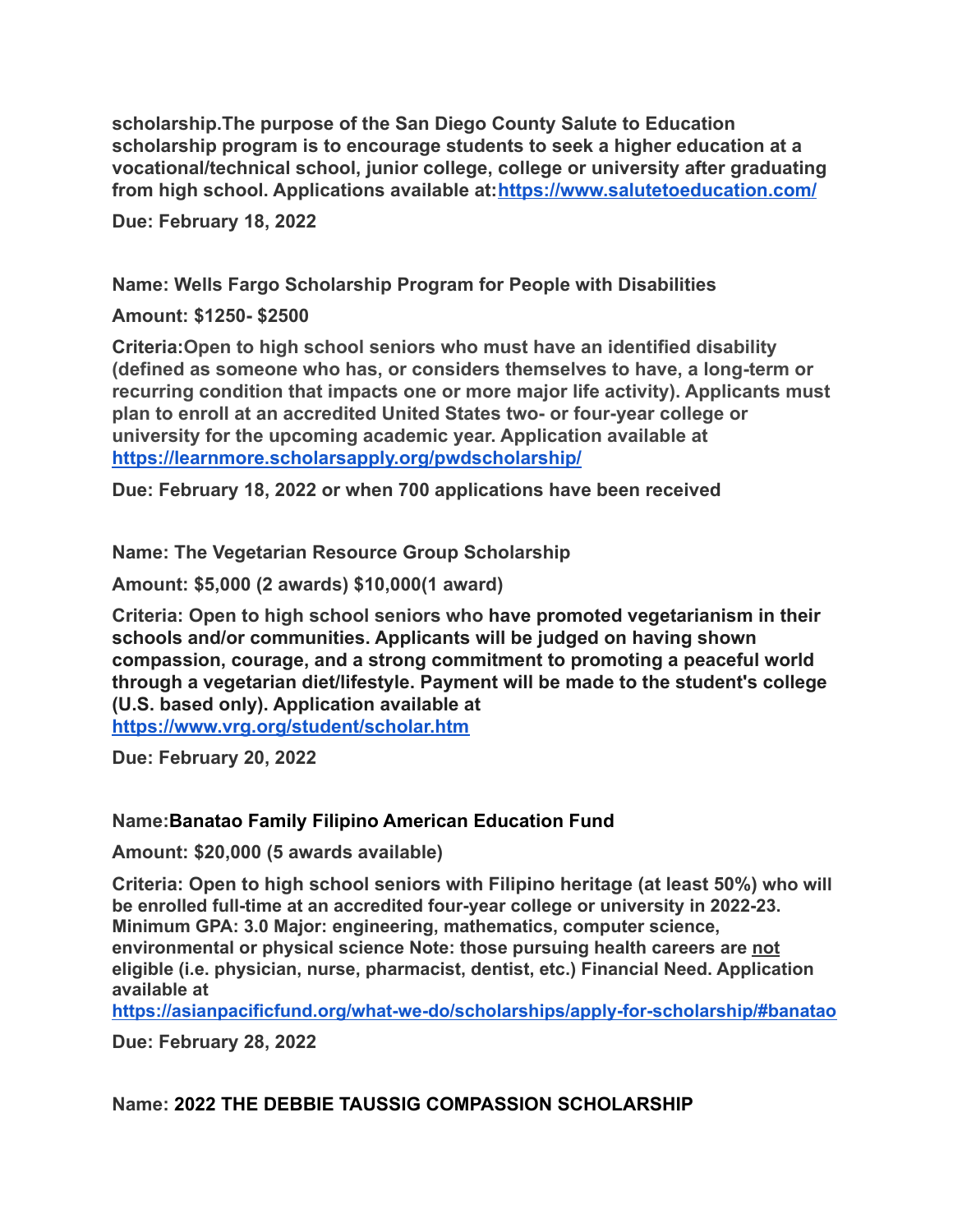### **Amount: \$1000**

**Criteria: Open to high school seniors who are a legal resident of the United States residing in one of the 50 states or the District of Columbia and who plans to enroll in a two to four-year post-secondary institution for the 2022 fall semester. Minimum 3.0 GPA. Application available at**

**https://colorado-lawfirm.com/2022-the-debbie-taussig-compassion-scholarship/**

**Due: February 28, 2022**

#### **Name: KNOWBE4 WOMEN IN CYBERSECURITY SCHOLARSHIP**

**Amount:\$10,000**

**Criteria: Open to high school seniors who must identify as a female pursuing, or plan to pursue, a degree with a focus on cybersecurity, information assurance or similar field. Must plan to enroll in college in the fall of 2022. GPA must be at least 3.3 on a 4.0 scale. You must be a U.S. citizen or permanent resident in the United States. Must be attending in the U.S. Application available at <https://iamcybersafe.org/s/knowbe4-womens-cyber-scholarships->**

**Due: February 28, 2022**

**Name: Scholars Helping Collars Scholarship**

**Amount:\$1500**

**Criteria: Open to high school seniors. Students will submit an essay detailing their volunteer efforts to help animals in need, describing how that involvement has changed their lives and community or shaped their perceptions on the importance of animal welfare. Application available at <https://www.petplay.com/pages/scholarship>**

**Due: February 28, 2022**

**Name: Sweet and Simple Scholarship**

**Amount: \$1500**

**Criteria: Must be 14 years of age or older at time of application. Must be a legal U.S. resident. Must be a resident of one of the 50 United States or the District of Columbia. This award is for U.S. students.Submit an online written response to the question: "Not every gift has to be expensive or extravagant. In fact, sometimes it's the sweet and simple things that make a real difference in our lives. Think back and tell us about something you received as a gift and why it meant so much to you." (250 words or less) Application available at [https://www.unigo.com/scholarships/our-scholarships/sweet-and-simple-scholars](https://www.unigo.com/scholarships/our-scholarships/sweet-and-simple-scholarship) [hip](https://www.unigo.com/scholarships/our-scholarships/sweet-and-simple-scholarship)**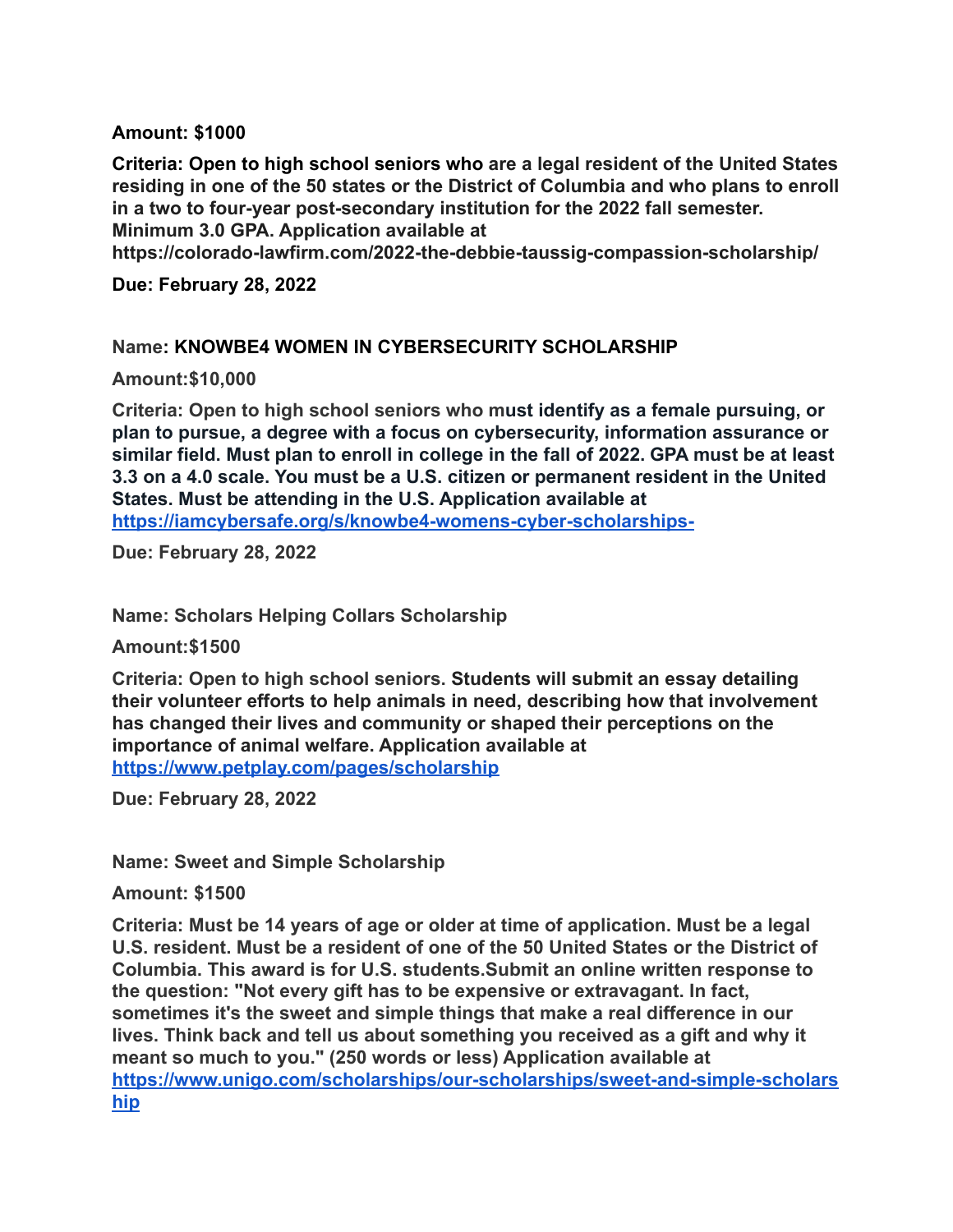**Due: February 28, 2022**

### MARCH 2022

**Name: ACS Scholars Program**

**Amount: up to \$5,000**

**Criteria: Open to high school seniors from historically underrepresented groups(African-American/Black, Hispanic/Latino, or American Indian) in the chemical sciences, majoring in chemistry-related disciplines, and intending to pursue chemistry-related careers. U.S. citizens or a legal permanent U.S. residents (please inquire via email if you have questions regarding asylum or DACA status) Application available at**

**<https://www.acs.org/content/acs/en/education/acs-scholars/apply.html>**

**Due: March 1, 2022**

**Name: UCB Family Epilepsy Scholarship Program**

**Amount: varies**

**Criteria: Open to high school seniors who are diagnosed with epilepsy by a physician or the immediate family member (parent, spouse, child or sibling) and/or caregiver of a person with epilepsy. Seeking an associate's, undergraduate, or graduate degree or enrolled in a trade school educational program. A student who demonstrates academic and personal achievement, possesses a strong record of participation in activities outside of school, and serves as a positive role model for others. Must be a legal resident of the United States. Application available at**

**<https://www.ucbepilepsyscholarship.com/program-details>**

**Due: March 1, 2022**

**Name: Martin Luther King, Jr. Community Choir San Diego**

**Amount: varies**

**Criteria: Open to high school seniors who are pursuing a major in performing arts, visual arts, performing arts, multimedia, literary arts, or digital arts. Students must have a GPA of 2.75 or higher and must be a resident of San Diego County and a US citizen. You must intend to pursue your art by attending a university, accredited four-year college, community college, conservatory, or art school in the next school year. Application available at <https://mlkccsd.org/student-grants/>**

**Due: March 1, 2022**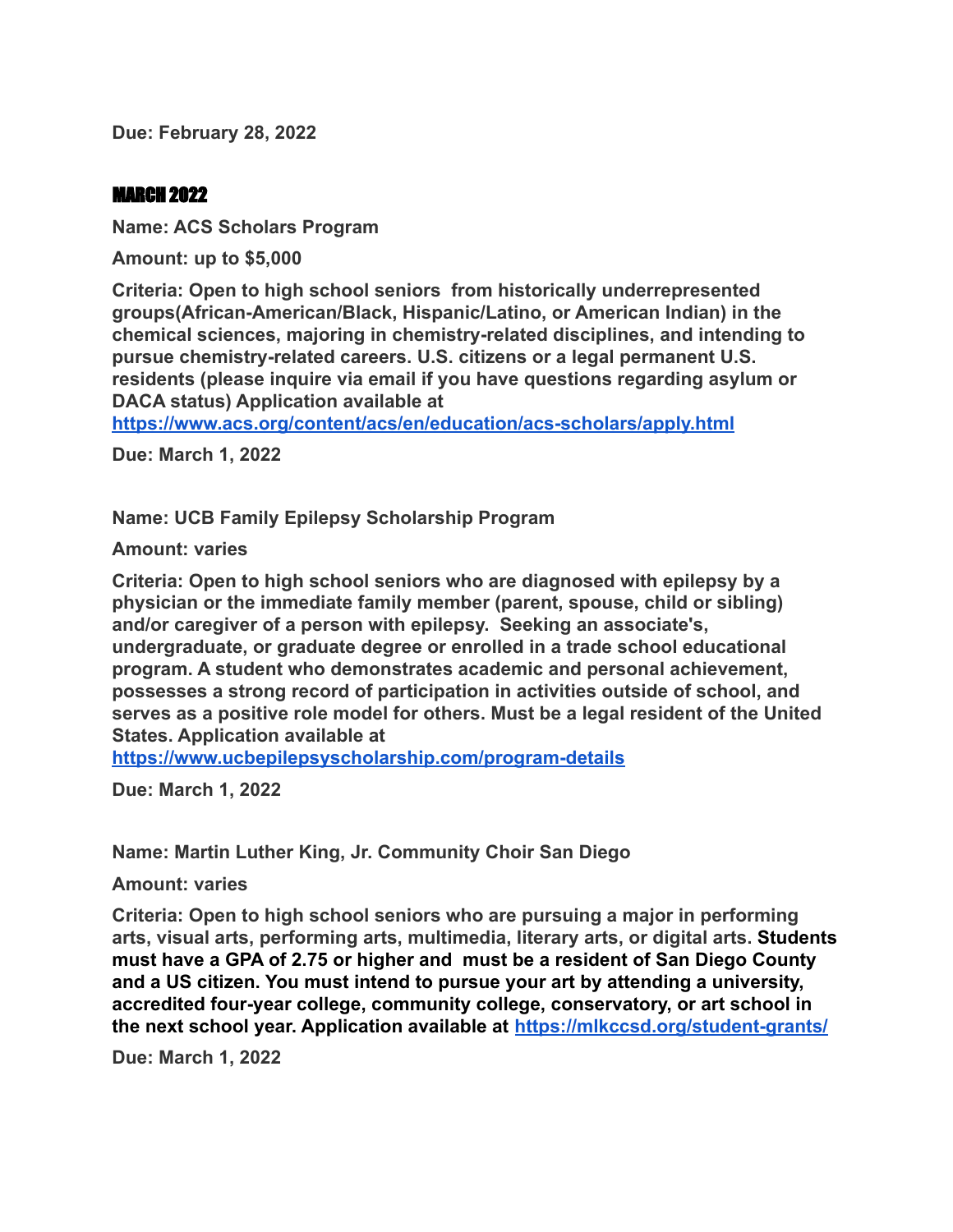**Name: The Foundation 649 Scholarship**

**AMount: \$4000**

**Criteria: Open to high school seniors who will enroll as a full-time student at a U.S. accredited university in Fall 2022. Identify as Asian American / Pacific Islander, have a track record of involvement and interest in AAPI communities, issues, or causes, have demonstrated financial need for the scholarship and be a US citizen, resident or foreign national. Application available at <https://foundation649.com/>**

**Due: March 1, 2022**

**Name: The Engebretson Foundation Scholarship**

**Amount: \$5,000 per semester**

**Criteria: Open to high school seniors who plan to attend a four year college and be in need of financial assistance in order to attend a four year college. Have achieved a score of 28 composite or higher on the ACT exam (or at least 1240 on the SAT). Have achieved at least a 3.75 GPA or above and/or top 5% of graduating class. Have applied for federal financial aid and have already received back the Student Aid Report that contains your Expected Family Contribution (EFC). Application available at <https://www.engebretsonfoundation.org/application.html>**

**Due: March 1, 2022**

**Name: Create a Greeting Card Scholarship**

**Amount: \$10,000**

**Criteria: Open to students ages 14 and older. Submit original photo, artwork or computer graphics for the front of a greeting card. Application available at <https://www.gallerycollection.com/greeting-cards-scholarship.htm>**

**Due: March 2, 2022**

**Name: HACEMOS Scholarship Program**

**Amount: attending two year (\$1500) attending four year (\$2500)**

**Criteria: Open to high school seniors who are of Hispanic heritage OR be a dependent\* child of an active HACEMOS member, age 25 and under, as of the application deadline. Must have a minimum 3.0 GPA. Application available at <https://learnmore.scholarsapply.org/hacemos/>**

**Due: March 2 2022**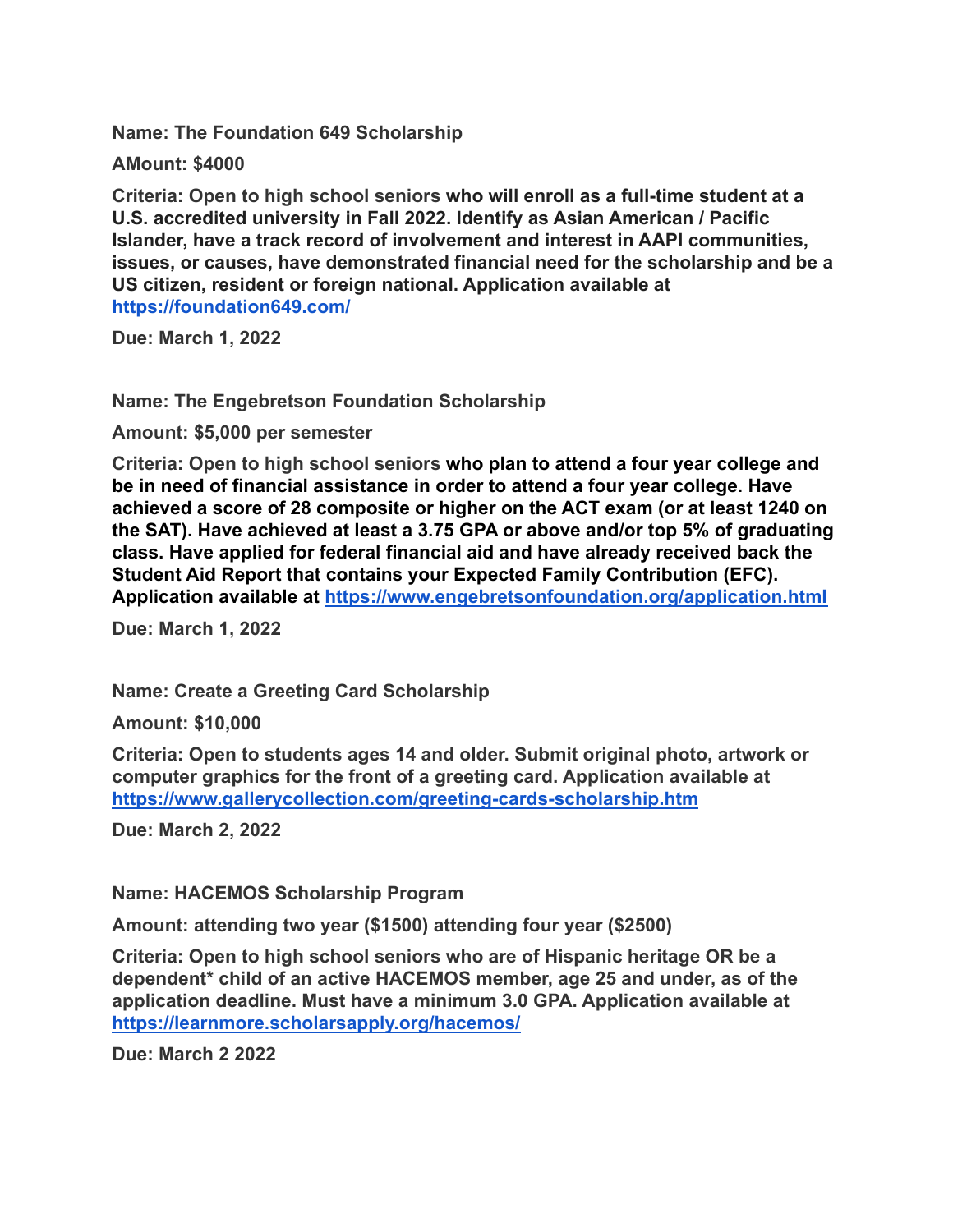**Name: Sloane Stephens Doc & Glo Scholarship**

**Amount: \$1000 (20 winners)**

**Criteria: Open to high school seniors who have a 2.5 GPA or higher. Must write an essay on the following topic: What quality/characteristic do you value most in yourself and why? How do you feel having this quality/characteristic will help you in your life journey? Application available at <https://bold.org/scholarships/sloane-stephens/>**

**Due: March 2, 2022**

**Name: Brad Fowler Memorial Scholarship**

**Amount: \$6,000- \$12,000**

**Criteria: Open to high school seniors who must have demonstrated an ability to overcome personal obstacles associated with drugs or alcohol, a strong commitment to athletics and a desire to continue personal growth and development through higher education. There is no minimum GPA requirement, but academic growth will be considered. Application available at <https://sandiegosportsassociation.com/project/brad-fowler-memorial-scholarship/>**

**Due: March 4, 2022**

**Name: SUHSD Karangalan Filipino Educator Scholarship**

**Amount:varies**

**Criteria: Open to Filipino-American High School seniors in the Sweetwater Union High School District. The application includes a resume, letters of recommendation, an official transcript, and a narrative of 500-1000 words. Application available at**

**[http://karangalanscholarship.blogspot.com/p/congratulations-to-2016-karangalan.](http://karangalanscholarship.blogspot.com/p/congratulations-to-2016-karangalan.html) [html](http://karangalanscholarship.blogspot.com/p/congratulations-to-2016-karangalan.html)**

**Due: March 11, 2022**

**Name: Fontana Transport Inc. Scholars Program**

**Amount: \$5000**

**Criteria:Open to first generation high school seniors who are underrepresented, need financial assistance and are passionate about furthering their education as a means to help out their family, community and themselves. Must pursue a full time undergraduate degree in the United States at any 4 year accredited university by fall 2022 and plan to study fin any of the following concentrations: Transportation Management, Math, Science, Engineering ( Any field of**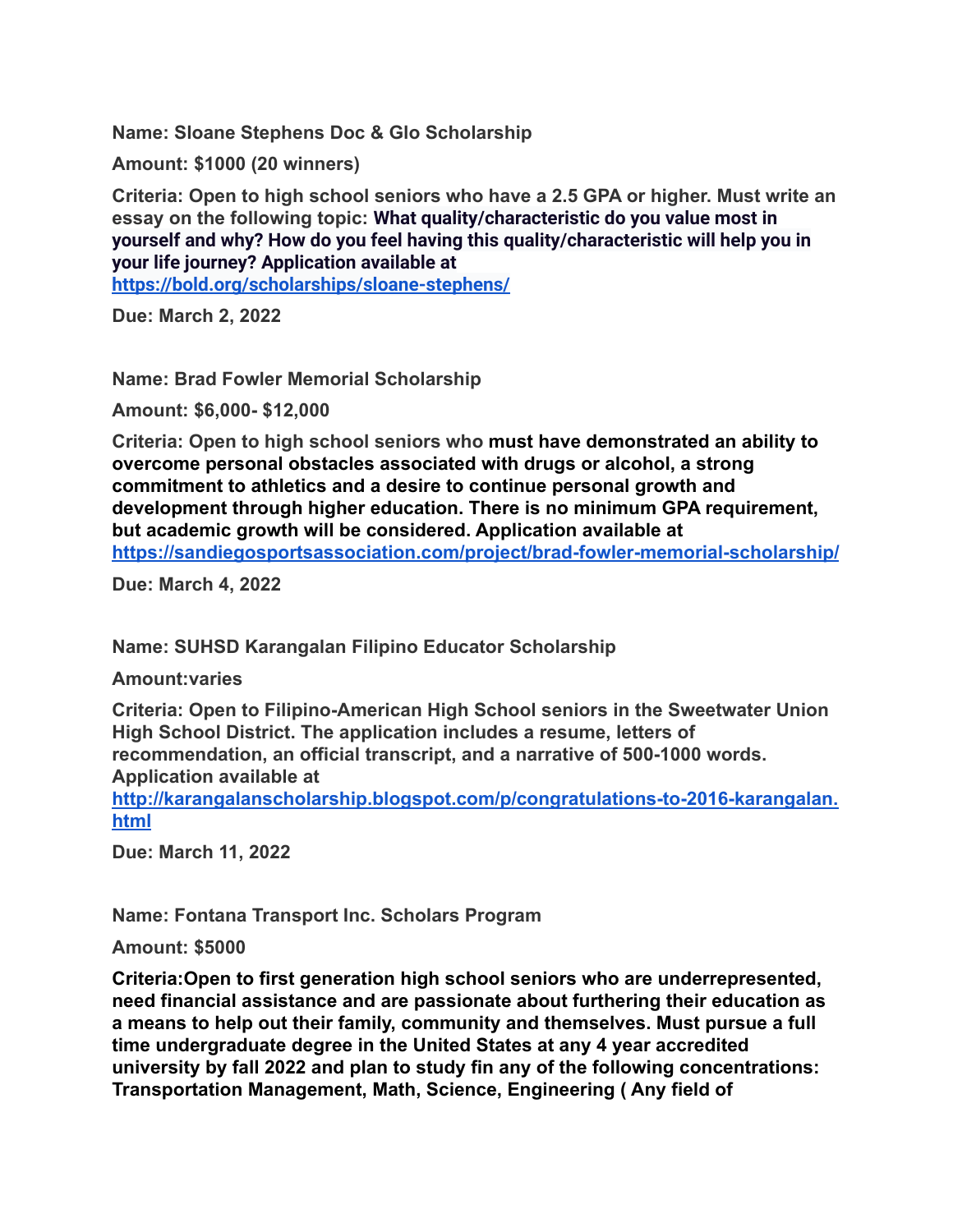**engineering), Architecture, Environmental Design, Pre-Med, Psychology, Spanish Language/Literature.The student applicant does not have to be a U.S. citizen, but they must have a minimum 3.5 weighted GPA and graduate a US accredited high school in Spring or Summer of 2021. Application available at**

**<https://www.fontanatransportincscholarsprogram.com/scholarship-requirements>**

**Due: March 14, 2022**

**Name: Italian Catholic Federation Scholarship**

**Amount \$400**

**Criteria: Open to Roman Catholic graduating seniors of Italian descent who have a cumulative GPA of at least 3.2. (Calculated from Gr. 9 to 1 st qtr. or sem. of Gr. 12.) If either Roman Catholic parent or grandparent is a member of the "Italian Catholic Federation," applicant must be Roman Catholic but need not be of Italian Descent, or live where Branches are established, to qualify. Application available at**

**[https://www.icf.org/wp-content/uploads/2021/10/1st-Year-Scholarship-Application-](https://www.icf.org/wp-content/uploads/2021/10/1st-Year-Scholarship-Application-21-22.pdf)[21-22.pdf](https://www.icf.org/wp-content/uploads/2021/10/1st-Year-Scholarship-Application-21-22.pdf)**

**Due: March 15, 2022**

#### **Name: Chevron Filipino Employee Network Scholarship**

#### **Amount:\$2,000-\$3,000**

**Criteria:Open to high school seniors who plan to enroll as a full-time student at an accredited four-year college or university in the Fall of 2022. Be of Asian and/or Pacific Islander ethnicity as defined by the U.S. Census. Engineering, computer, physical or environmental science majors. Minimum GPA: 2.80.Financial need. Application available at**

**[https://asianpacificfund.org/what-we-do/scholarships/apply-for-scholarship/#ban](https://asianpacificfund.org/what-we-do/scholarships/apply-for-scholarship/#banatao) [atao](https://asianpacificfund.org/what-we-do/scholarships/apply-for-scholarship/#banatao)**

**Due: March 25, 2022**

## **Name: Chin: Shui Kuen and Allen Chin Scholarship**

#### **Amount: \$1000**

**Criteria: Open to high school seniors who plan to enroll full-time at a two-year community college or four-year college/university in 2022-23. Student or parent currently/formerly employed at an Asian-owned or Asian cuisine restaurant. Any ethnic heritage. Community advocacy and social justice work on behalf of Asian American, immigrant, gay and lesbian and/or other progressive causes. Minimum**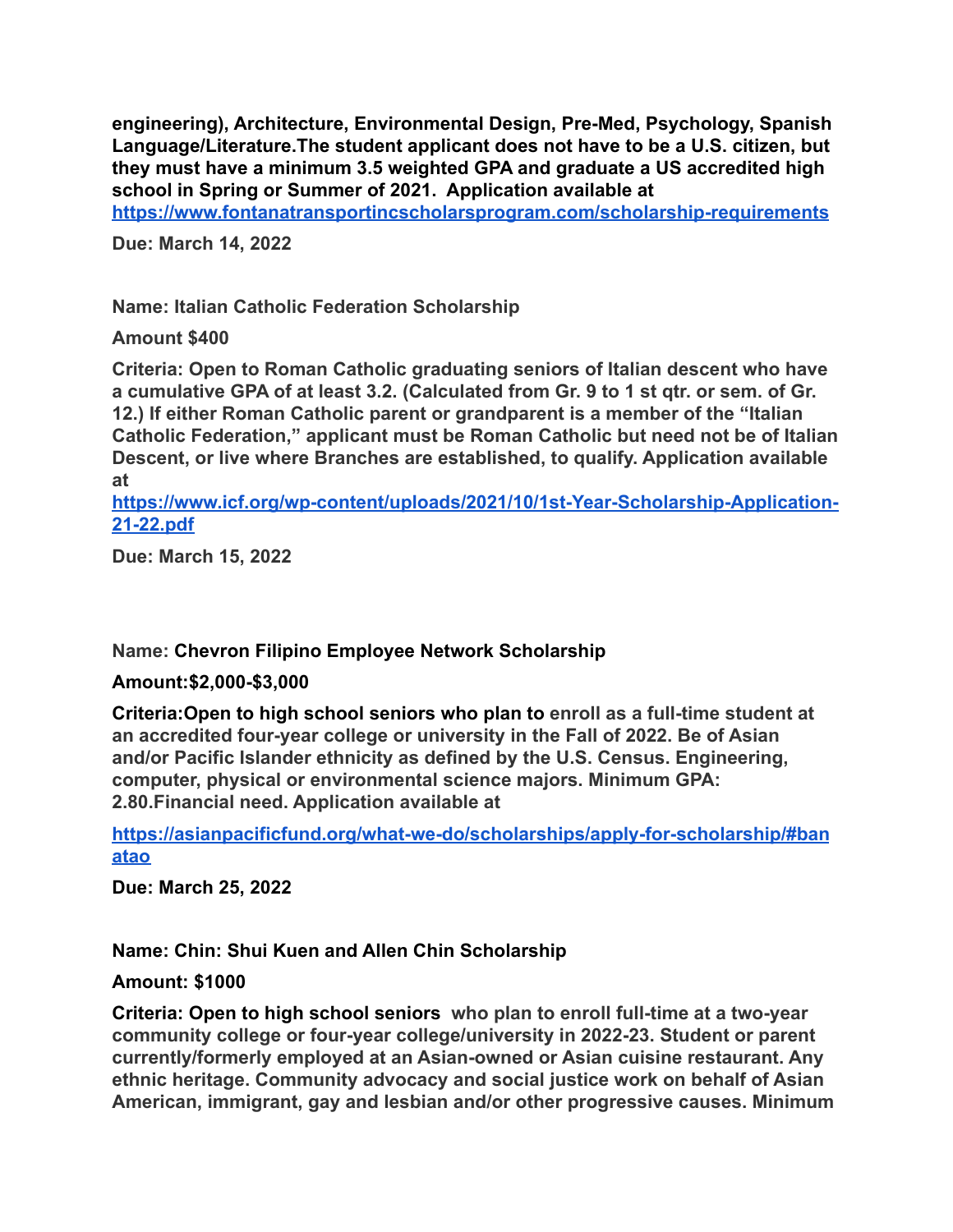**GPA: 3.0. Financial need. No citizenship status requirement. Application available at**

**[https://asianpacificfund.org/what-we-do/scholarships/apply-for-scholarship/#ban](https://asianpacificfund.org/what-we-do/scholarships/apply-for-scholarship/#banatao) [atao](https://asianpacificfund.org/what-we-do/scholarships/apply-for-scholarship/#banatao)**

**Due: March 25, 2022**

**Name: Region 18 Association of California School Administrators Scholarship**

**Amount: \$1000**

**Criteria: Open to high school seniors who plan on pursuing a career in education as a teacher or other certificated employee. Applicants must have a 3.3 cumulative gpa. Application available at**

**[https://s3.us-west-1.amazonaws.com/post.jupitered.com/v3/p106688147/1/199140](https://s3.us-west-1.amazonaws.com/post.jupitered.com/v3/p106688147/1/1991409990/2022_school_Board_Association_Student_Scholarship_Application.pdf) [9990/2022\\_school\\_Board\\_Association\\_Student\\_Scholarship\\_Application.pdf](https://s3.us-west-1.amazonaws.com/post.jupitered.com/v3/p106688147/1/1991409990/2022_school_Board_Association_Student_Scholarship_Application.pdf)**

**Due: March 29, 2022**

**Name: San Diego Chinese Women's Association Scholarship**

**Amount: \$1500(attending a four year college) & \$1000(attending a two year college)**

**Criteria: Open to both male and female graduating high school seniors of at least one-quarter Chinese descent with a minimum GPA of 2.5 weighted. Application available at <https://sdcwa.net/scholarships/>**

**Due: March 31, 2022**

## APRIL 2022

**Name: The R.S Mowry D.M.D. \$500 Academic Scholarship**

**Amount: \$500 (\*Scholarship for an Eastlake senior)**

**Criteria: Open to ELH high school seniors who are planning to attend a four year university in the fall. Must write an essay on why you feel you should be granted this academic scholarship and how you plan to attain your career goal. Application available at:**

**[https://drive.google.com/file/d/1O2N\\_dtNyEeS-1TpLZefSUBrstHoETecv/view?usp](https://drive.google.com/file/d/1O2N_dtNyEeS-1TpLZefSUBrstHoETecv/view?usp=sharing) [=sharing](https://drive.google.com/file/d/1O2N_dtNyEeS-1TpLZefSUBrstHoETecv/view?usp=sharing)**

**Due: April 8, 2022 at 5pm**

**Name: Munoz Family Scholarship**

**Amount: varies**